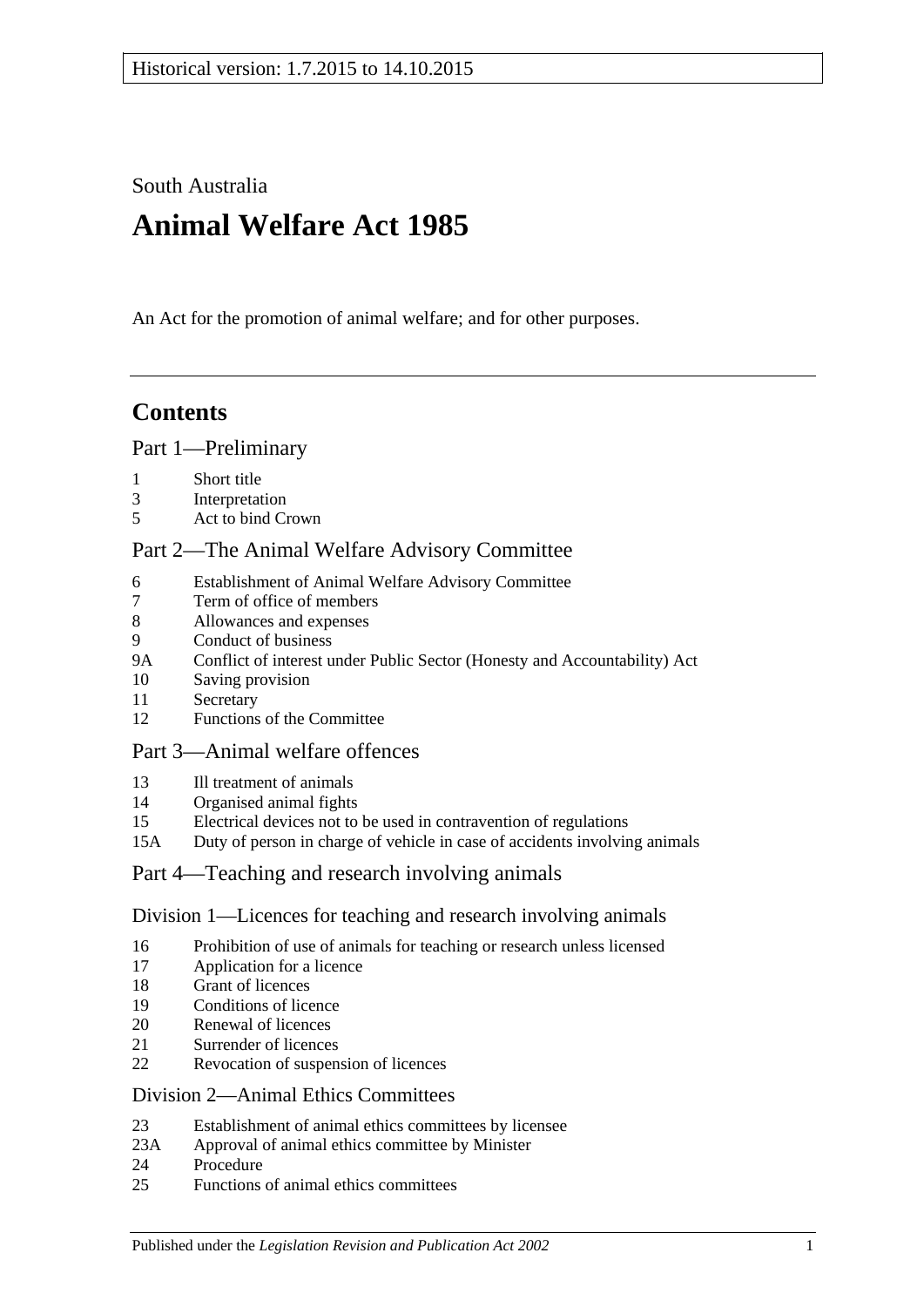### [Division 3—Appeals](#page-12-1)

- 26 [Appeals against decisions of animal ethics committees](#page-12-2)
- 27 [Appeal against decisions of Minister](#page-13-0)

### [Part 5—Enforcement](#page-13-1)

### [Division 1—Appointment and identification of inspectors](#page-13-2)

- 28 [Appointment of inspectors](#page-13-3)
- 29 [Identification of inspectors](#page-14-0)

### [Division 2—Powers of inspectors](#page-14-1)

- 30 [General powers](#page-14-2)
- 31 [Routine inspections](#page-16-0)
- 31A [Special powers relating to animals](#page-16-1)
- 31B [Animal welfare notices](#page-17-0)

#### [Division 3—Miscellaneous](#page-17-1)

- 31C [Dealing with seized animals and objects](#page-17-2)
- 31D [Warrant procedures](#page-18-0)
- 31E [Offence to hinder etc inspectors](#page-19-0)
- 32A [Court orders on finding of guilt etc](#page-20-0)

### [Part 6—Miscellaneous](#page-20-1)

- 33 [Delegation](#page-20-2)
- 34 [Permit to hold rodeos](#page-20-3)
- 34A [False or misleading statements](#page-21-0)
- 34B [Power of veterinary surgeons to destroy animals](#page-21-1)
- 35 [Power to provide food to neglected animals](#page-21-2)
- 37 [Service of notices](#page-21-3)
- 38 [Offences by bodies corporate](#page-21-4)
- 39 [Continuing offences](#page-22-0)
- 40 [Vicarious liability of employers in certain circumstances](#page-22-1)
- 42 [Evidence](#page-23-0)
- 42A [Codes of practice](#page-23-1)
- 43 [Act does not render unlawful practices that are in accordance with prescribed code of](#page-23-2)  [animal husbandry practice](#page-23-2)
- 43A [Reports in respect of alleged contraventions](#page-23-3)
- 43B [Victimisation](#page-23-4)
- 44 [Regulations](#page-24-0)

[Legislative history](#page-26-0)

# <span id="page-1-0"></span>**The Parliament of South Australia enacts as follows:**

# **Part 1—Preliminary**

### <span id="page-1-1"></span>**1—Short title**

This Act may be cited as the *Animal Welfare Act 1985*.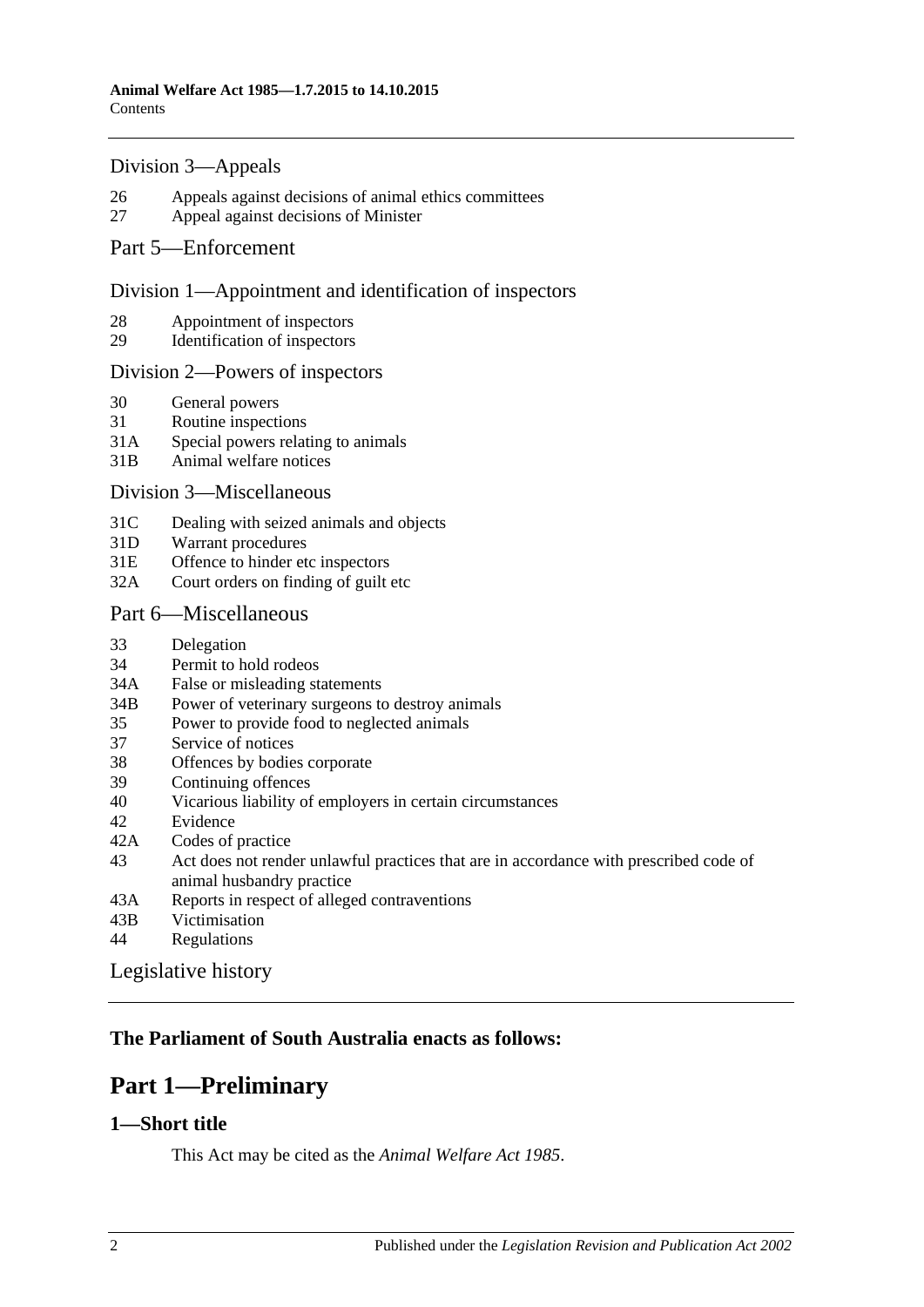# <span id="page-2-0"></span>**3—Interpretation**

In this Act, unless the contrary intention appears—

*animal* means a member of any species of the sub-phylum *vertebrata* except—

- (a) a human being; or
- (b) a fish,

and includes any prescribed animal;

*animal ethics committee* means—

- (a) an animal ethics committee established under [section](#page-10-4) 23; or
- (b) a body approved by the Minister as an animal ethics committee under [section](#page-11-0) 23A;

*animal welfare notice* means a notice given by an inspector under [section](#page-17-0) 31B;

*animal welfare order* means an order of a court under [section](#page-20-0) 32A;

*the Code* referred to in [Part 4](#page-8-2) means the *Australian Code of Practice for the Care and Use of Animals for Scientific Purposes* (National Health and Medical Research Council, CSIRO, Australian Agricultural Council) 2004, 7th edition, as amended from time to time;

*the Committee* means the Animal Welfare Advisory Committee established under this Act;

*electrical device* means any of the following devices designed for the purpose of confining or controlling an animal:

- (a) an electrical prod or goad;
- (b) a collar designed to impart an electric shock;
- (c) an electroimmobiliser;
- (d) any other electrical device prescribed by the regulations;

*electroimmobiliser* means an electrical device designed to temporarily immobilise an animal;

*harm* means any form of damage, pain, suffering or distress (including unconsciousness), whether arising from injury, disease or any other condition;

*inspector* means—

- (a) a police officer; or
- (c) a person holding an appointment as an inspector under [Part 5;](#page-13-1)

*organised animal fight* means an event in which an animal is encouraged to fight with another animal;

*owner* includes—

- (a) in relation to an animal, a person who has the custody and control of the animal; and
- (b) in relation to real or personal property—a person entitled to possession of the property;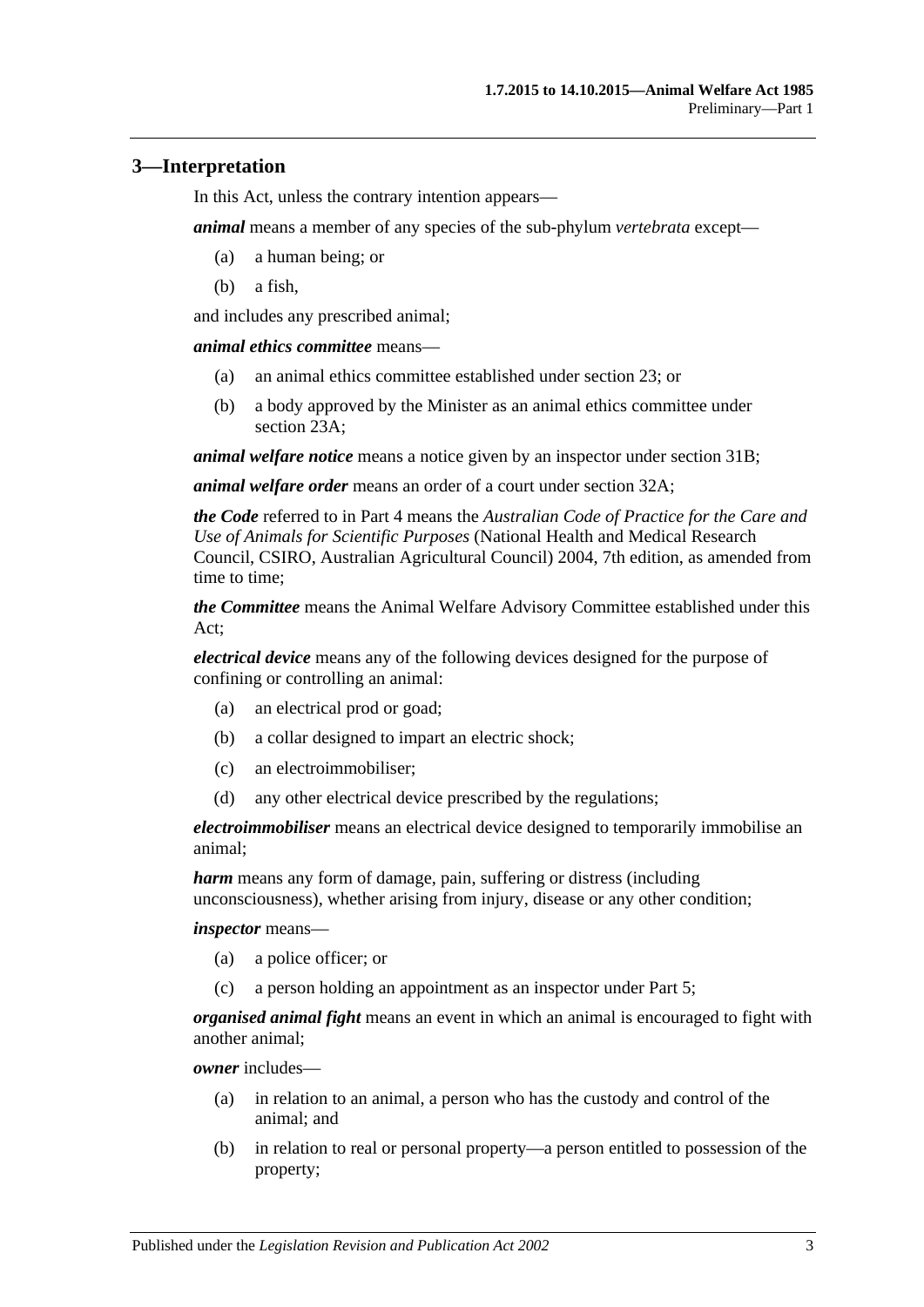*premises* means any land, building or structure (including a moveable building or structure);

*rodeo* means a competition involving cattle or horses (or both) and featuring 1 or more rodeo events, but does not include a competition declared by the regulations not to be a rodeo;

*rodeo event* means any of the following events:

- (a) saddle bronc riding;
- (b) bareback bronc riding;
- (c) bull riding;
- (d) steer riding;
- (e) roping or tying;
- (f) team roping;
- (g) steer wrestling;
- (h) a prescribed event;

*serious harm* means—

- (a) harm that endangers an animal's life; or
- (b) harm that results in an animal being so severely injured, so diseased or in such physical condition that it would be cruel not to destroy the animal; or
- (c) harm that consists of, or results in, serious and protracted impairment of a physical or mental function;

*the Society* means the Royal Society for the Prevention of Cruelty to Animals (South Australia) Incorporated;

*vehicle* includes an aircraft, a vessel, a caravan, a trailer and anything attached to a vehicle;

*veterinary surgeon* means a person who is registered as a veterinary surgeon under the *[Veterinary Practice Act](http://www.legislation.sa.gov.au/index.aspx?action=legref&type=act&legtitle=Veterinary%20Practice%20Act%202003) 2003*.

# <span id="page-3-0"></span>**5—Act to bind Crown**

This Act binds the Crown.

# <span id="page-3-1"></span>**Part 2—The Animal Welfare Advisory Committee**

### <span id="page-3-2"></span>**6—Establishment of Animal Welfare Advisory Committee**

- (1) The *Animal Welfare Advisory Committee* is established.
- (2) The Committee consists of 8 members appointed by the Minister, of whom—
	- (a) 1 is to be nominated by the Minister responsible for the administration of the *[Livestock Act](http://www.legislation.sa.gov.au/index.aspx?action=legref&type=act&legtitle=Livestock%20Act%201997) 1997*;
	- (b) 2 will be nominated by Primary Producers SA Incorporated;
	- (c) 1 will be nominated by the Society;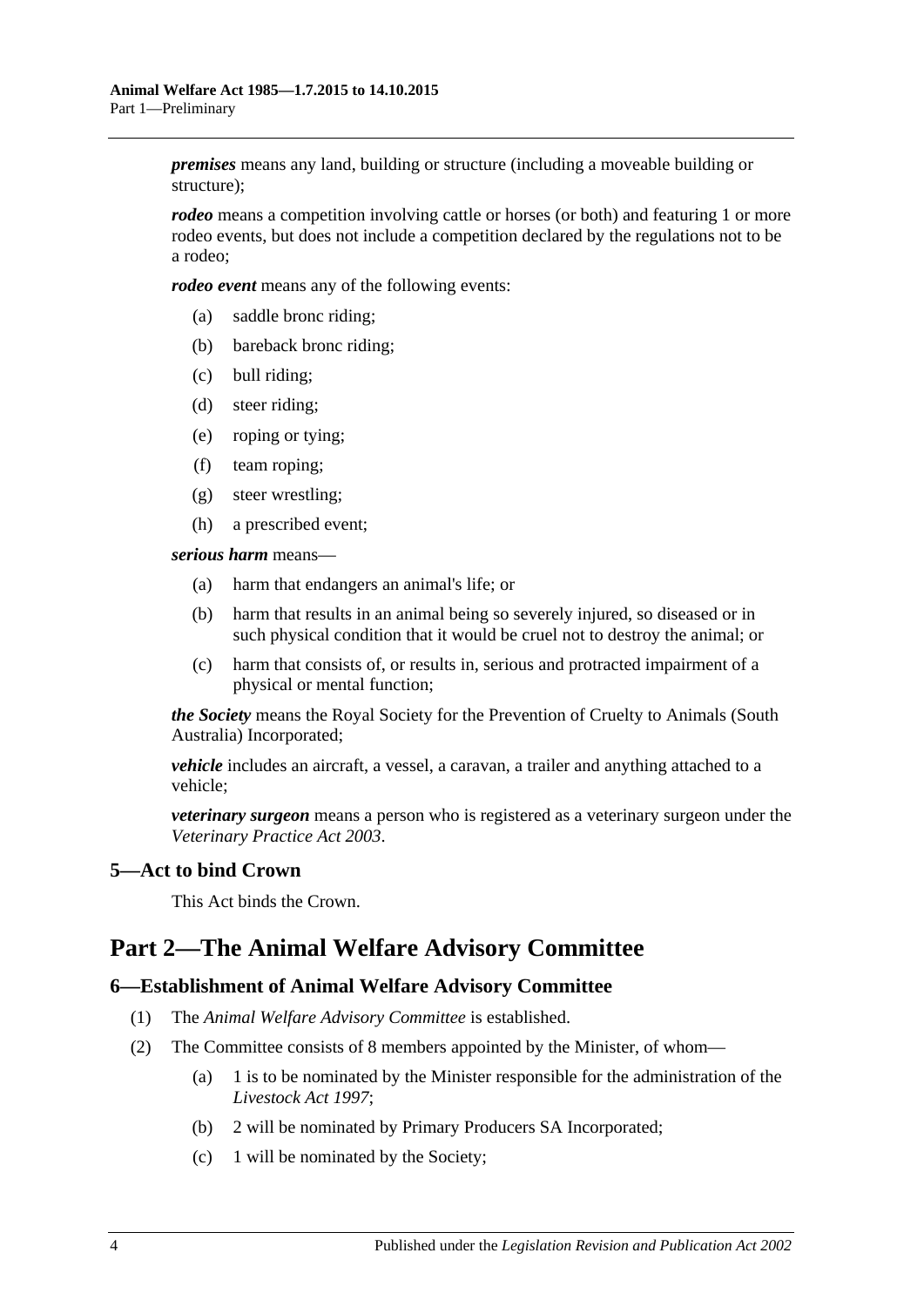- (d) 2 will be persons who, in the opinion of the Minister, are suitable to represent the interests of animal welfare organisations;
- (e) 1 will be nominated by the Australian Veterinary Association;
- (f) 1 will be engaged in research activities involving animals nominated by the Minister responsible for the administration of the *[Health Care Act](http://www.legislation.sa.gov.au/index.aspx?action=legref&type=act&legtitle=Health%20Care%20Act%202008) 2008*.
- (3) Where the Minister, by notice in writing, requests—
	- (a) Primary Producers SA Incorporated; or
	- (b) the Society; or
	- (c) the Australian Veterinary Association,

to make a nomination for the purposes of this section, and the body to which the request is addressed fails to make such a nomination within the time allowed in the notice, the Minister may select a person for appointment as a member of the Committee, and a person so selected may then be appointed to the Committee as if nominated by the body to which the request was addressed.

- (4) The Minister may appoint a member of the Committee to be the presiding member of the Committee and another member to be the deputy presiding member of the Committee.
- (5) The Minister may appoint a suitable person to be the deputy of a member of the Committee (other than the presiding member), and the deputy may, in the absence of that member, act as a member of the Committee.

### <span id="page-4-0"></span>**7—Term of office of members**

- (1) A member of the Committee will be appointed for such term, not exceeding 3 years, as the Minister determines and specifies in the instrument of appointment, and on the expiration of a term of office, will be eligible for reappointment.
- <span id="page-4-2"></span>(2) The Minister may remove a member of the Committee from office on the ground of—
	- (a) mental or physical incapacity to carry out satisfactorily the duties of a member; or
	- (b) dishonourable conduct; or
	- (c) neglect of duty.
- (3) The office of a member of the Committee becomes vacant if the member—
	- (a) dies; or
	- (b) completes a term of office; or
	- (c) resigns by notice in writing to the Minister; or
	- (d) is removed from office by the Minister under [subsection](#page-4-2) (2).
- (4) On the office of a member of the Committee becoming vacant, a person must be appointed to that office in accordance with this Act.

### <span id="page-4-1"></span>**8—Allowances and expenses**

A member of the Committee is entitled to receive such allowances and expenses as the Minister may from time to time determine.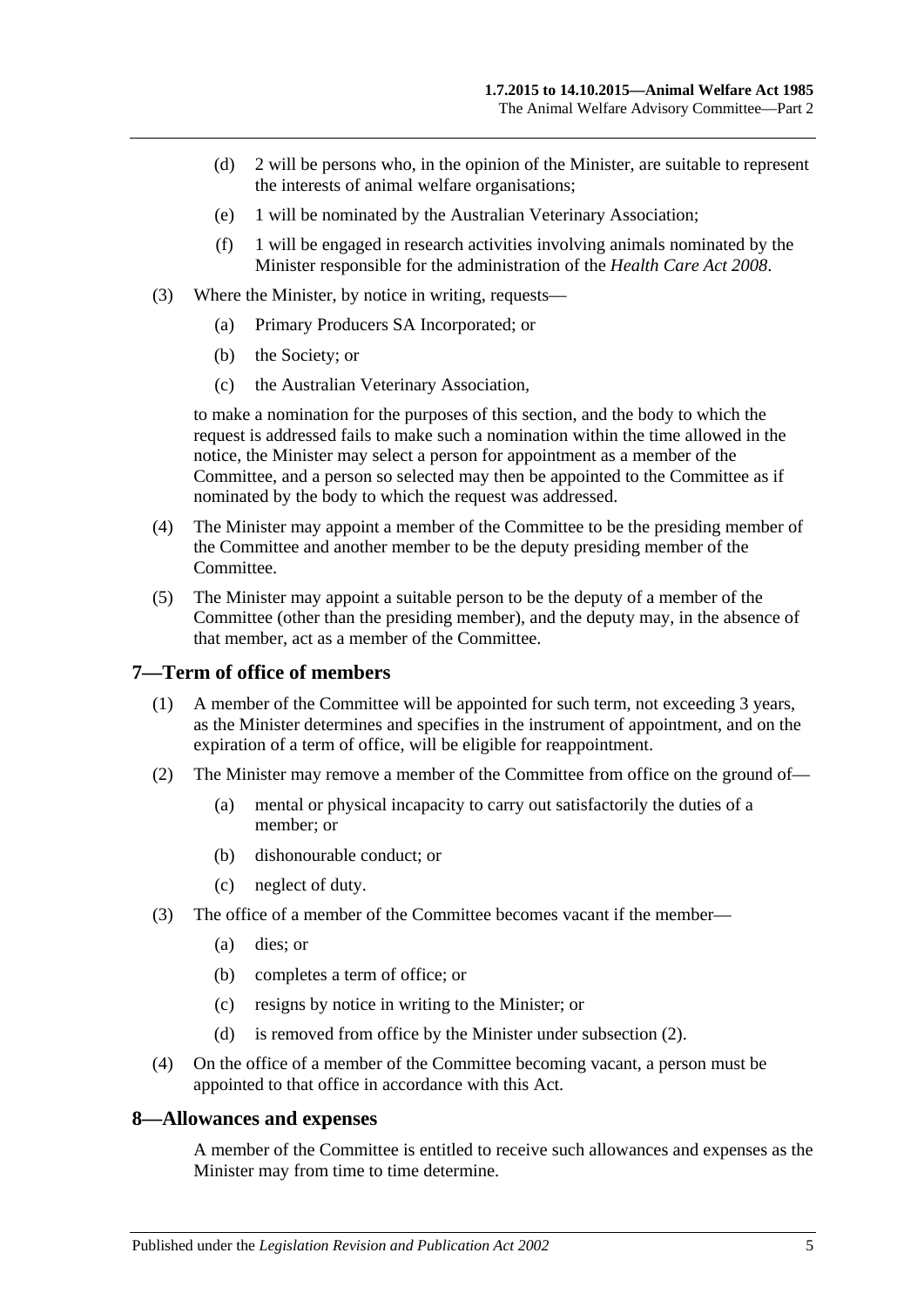### <span id="page-5-0"></span>**9—Conduct of business**

- (1) The presiding member or, in his or her absence, the deputy presiding member will preside at a meeting of the Committee or, in the absence of both the presiding member and the deputy presiding member, the members present will decide who is to preside at the meeting.
- (3) Five members constitute a quorum of the Committee.
- (4) Each member present at a meeting of the Committee is entitled to 1 vote on a question arising for decision at that meeting.
- (5) A decision supported by the votes of not less than 5 members of the Committee is a decision of the Committee.
- (6) Subject to this Act, the Committee may conduct its business as it thinks fit.

# <span id="page-5-1"></span>**9A—Conflict of interest under Public Sector (Honesty and Accountability) Act**

A member of the Committee will not be taken to have a direct or indirect interest in a matter for the purposes of the *[Public Sector \(Honesty and Accountability\) Act](http://www.legislation.sa.gov.au/index.aspx?action=legref&type=act&legtitle=Public%20Sector%20(Honesty%20and%20Accountability)%20Act%201995) 1995* by reason only of the fact that the member has an interest in a matter that is shared in common with those engaged in or associated with primary production generally, animal welfare organisations generally, veterinary practice generally or medical or biological research generally, or a substantial section of those engaged in or associated with any of those fields.

### <span id="page-5-2"></span>**10—Saving provision**

An act or proceeding of the Committee is not invalid by reason of a vacancy in its membership or a defect in an appointment.

### <span id="page-5-3"></span>**11—Secretary**

- (1) There will be a secretary to the Committee.
- (2) The secretary will be appointed under the *[Public Sector Act](http://www.legislation.sa.gov.au/index.aspx?action=legref&type=act&legtitle=Public%20Sector%20Act%202009) 2009*.
- (3) The office of secretary to the Committee may be held in conjunction with any other office in the Public Service of the State.

# <span id="page-5-4"></span>**12—Functions of the Committee**

The functions of the Committee are—

- (a) to advise the Minister on any matter relating to the administration or enforcement of this Act; and
- (b) to consider, and report to the Minister on, legislative proposals affecting animal welfare; and
- (c) to examine proposed codes of practice relating to animals and report to the Minister on their likely effect upon animal welfare; and
- (ca) to develop, or assist in developing, codes of practice for animal welfare and to make recommendations to the Minister as to their adoption under the regulations; and
- (d) to investigate and report to the Minister on any matters referred by the Minister to the Committee for advice.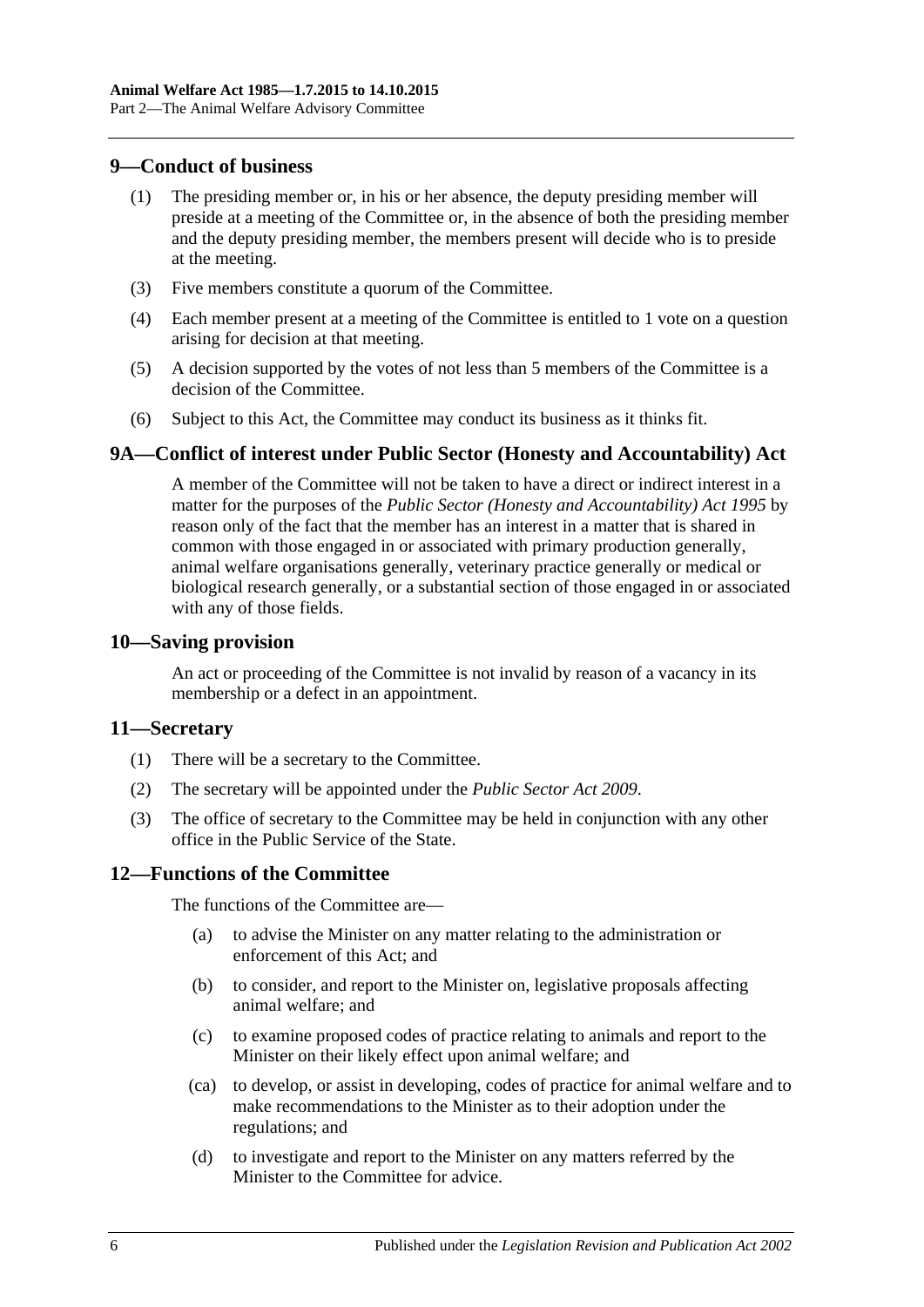# <span id="page-6-0"></span>**Part 3—Animal welfare offences**

# <span id="page-6-2"></span><span id="page-6-1"></span>**13—Ill treatment of animals**

- $(1)$  If—
	- (a) a person ill treats an animal; and
	- (b) the ill treatment causes the death of, or serious harm to, the animal; and
	- (c) the person intends to cause, or is reckless about causing, the death of, or serious harm to, the animal,

the person is guilty of an offence.

Maximum penalty: \$50 000 or imprisonment for 4 years.

<span id="page-6-3"></span>(2) A person who ill treats an animal is guilty of an offence.

Maximum penalty: \$20 000 or imprisonment for 2 years.

- (3) Without limiting the generality of [subsection](#page-6-2) (1) or [\(2\),](#page-6-3) a person ill treats an animal if the person—
	- (a) intentionally, unreasonably or recklessly causes the animal unnecessary harm; or
	- (b) being the owner of the animal—
		- (i) fails to provide it with appropriate, and adequate, food, water, living conditions (whether temporary or permanent) or exercise; or
		- (ii) fails to take reasonable steps to mitigate harm suffered by the animal; or
		- (iii) abandons the animal; or
		- (iv) neglects the animal so as to cause it harm; or
	- (c) having caused the animal harm (not being an animal of which that person is the owner), fails to take reasonable steps to mitigate the harm; or
	- (d) uses the animal in an organised animal fight; or
	- (e) releases the animal from captivity for the purpose of it then being hunted or killed; or
	- (f) causes the animal to be killed or injured by another animal; or
	- (g) kills the animal in a manner that causes the animal unnecessary pain; or
	- (h) unless the animal is unconscious, kills the animal by a method that does not cause death to occur as rapidly as possible; or
	- (i) carries out a medical or surgical procedure on the animal in contravention of the regulations; or
	- (j) ill treats the animal in any other manner prescribed by the regulations for the purposes of this section.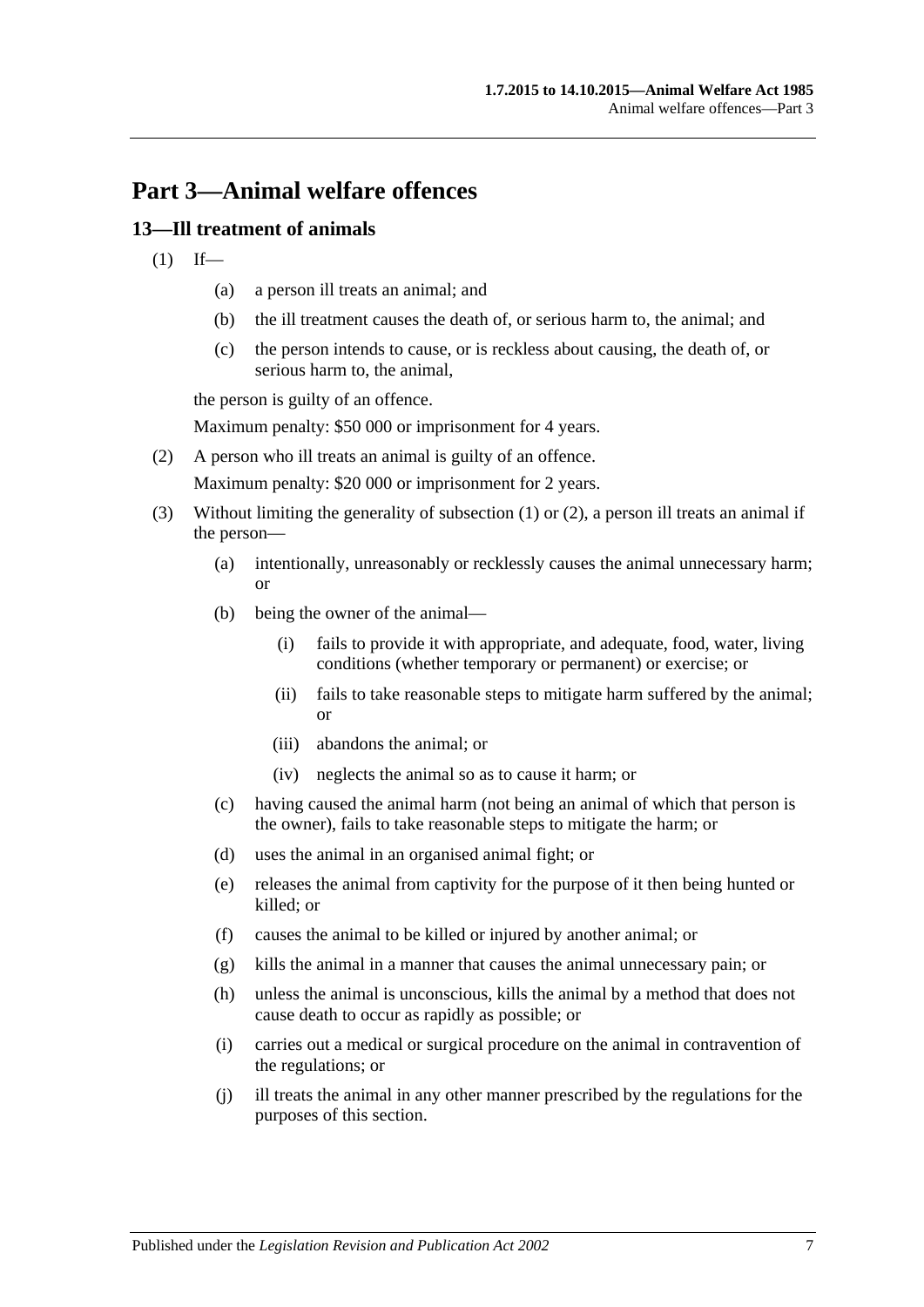- (4) A person charged with an offence against [subsection](#page-6-2) (1) (the *aggravated offence*) may be convicted of an offence against [subsection](#page-6-3) (2) (the *lesser offence*) if the court is not satisfied that the aggravated offence has been established beyond reasonable doubt but is satisfied that the lesser offence has been so established.
- (5) It is a defence to a charge of an offence against [subsection](#page-6-3) (2) if the defendant proves that the offence did not result from any failure on the part of the defendant to take reasonable care to avoid the commission of the offence.
- (6) In this section—

*cause*—a person's act or omission causes the death of, or harm to, an animal if the act or omission substantially contributes to the death or harm.

# <span id="page-7-1"></span><span id="page-7-0"></span>**14—Organised animal fights**

(1) A person must not organise or promote, or participate in organising or promoting, an organised animal fight.

Maximum penalty: \$20 000 or imprisonment for 2 years.

- <span id="page-7-2"></span>(2) A person must not keep an animal wholly or partly for the purpose of the animal being used (whether by that person or another person) in an organised animal fight. Maximum penalty: \$20 000 or imprisonment for 2 years.
- (3) A person must not, without the approval of the Minister, have in his or her possession or control—
	- (a) a cock-fighting spur; or
	- (b) an implement, article or other thing made or adapted for attachment to an animal—
		- (i) for the purpose of training the animal to fight another animal; or
		- (ii) for the purpose of inciting or assisting the animal to fight another animal or to inflict injury on another animal during a fight; or
		- (iii) for the purpose of protecting the animal in a fight with another animal; or
	- (c) a drug (not being a drug supplied on the prescription of, and given to an animal in accordance with the directions of, a veterinary surgeon) to be administered to an animal for the purpose of inciting or assisting the animal to fight another animal or to inflict injury on another animal during a fight.

Maximum penalty: \$20 000 or imprisonment for 2 years.

- <span id="page-7-3"></span>(4) A person must not knowingly allow premises owned or occupied by, or a vehicle owned by or under the control of, the person to be used for the purposes of—
	- (a) an organised animal fight; or
	- (b) housing or transporting an animal that is to be used in an organised animal fight.

Maximum penalty: \$20 000 or imprisonment for 2 years.

- (5) A person must not, without lawful excuse (the proof of which lies on the defendant)—
	- (a) be present at an organised animal fight; or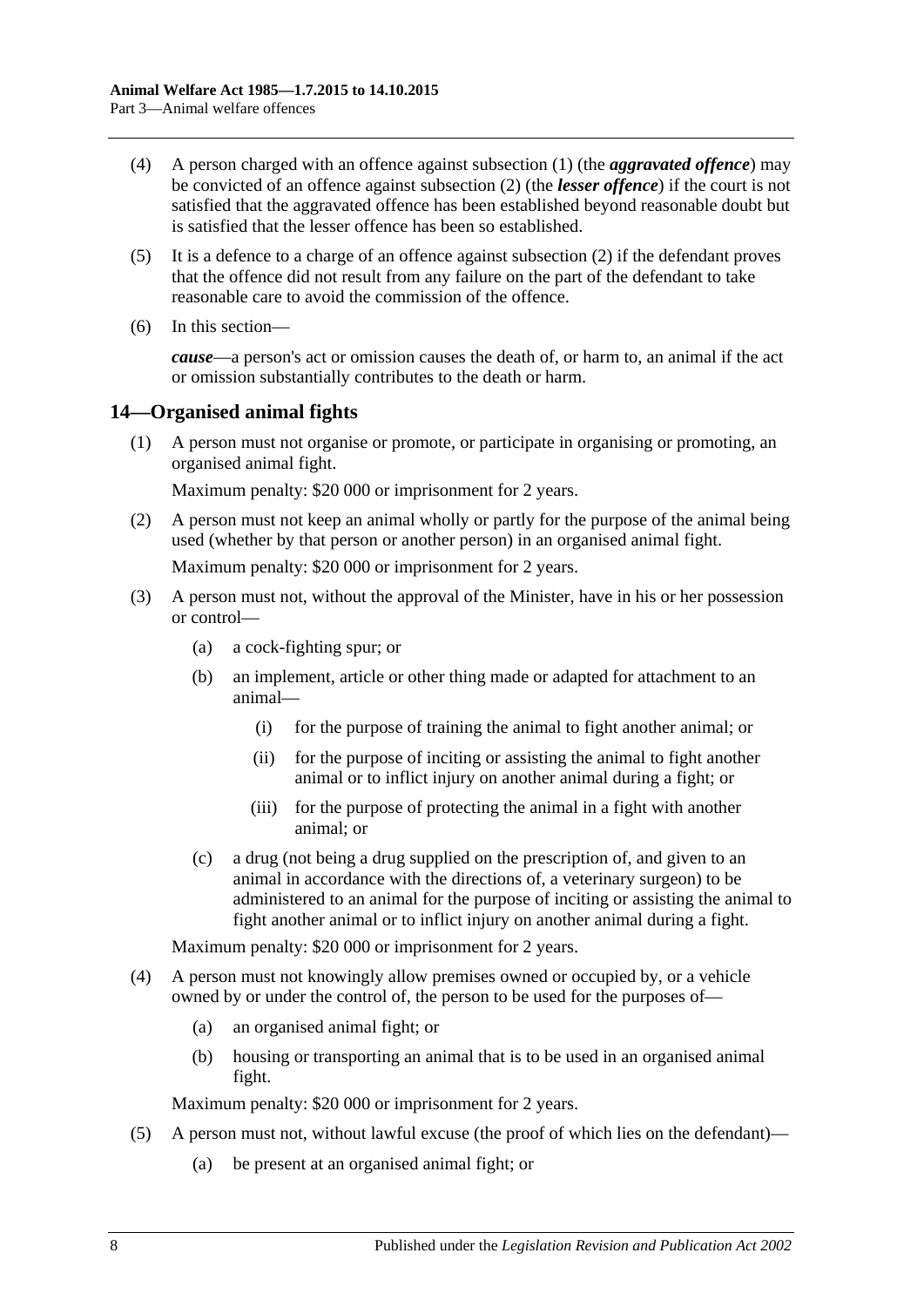(b) be in a place at which an organised animal fight is taking place.

Maximum penalty: \$10 000 or imprisonment for 1 year.

### <span id="page-8-0"></span>**15—Electrical devices not to be used in contravention of regulations**

A person must not, for the purpose of confining or controlling an animal, use an electrical device in contravention of the regulations.

Maximum penalty: \$10 000 or imprisonment for 1 year.

### <span id="page-8-1"></span>**15A—Duty of person in charge of vehicle in case of accidents involving animals**

Where an animal is injured in an accident involving a vehicle, the person in charge of the vehicle must—

- (a) take such steps as are reasonably practicable in the circumstances to inform the owner of the animal that the animal was injured; and
- (b) where, after taking such steps, that person has been unable to contact the owner—inform an inspector, within 24 hours of the accident occurring, of the circumstances of the accident.

Maximum penalty: \$5 000. Expiation fee: \$315.

# <span id="page-8-3"></span><span id="page-8-2"></span>**Part 4—Teaching and research involving animals**

### **Division 1—Licences for teaching and research involving animals**

### <span id="page-8-4"></span>**16—Prohibition of use of animals for teaching or research unless licensed**

- (1) Subject to [subsection](#page-8-6) (2), a person must not use an animal for the purposes of—
	- (a) teaching any science; or
	- (b) research or experimentation,

without a licence under this Part.

Maximum penalty:

In relation to a body corporate—\$50 000.

In relation to a natural person—\$10 000.

<span id="page-8-6"></span>(2) A employee is not required to hold a licence under this Part in respect of anything done in the course of employment by a person who holds a licence under this Part.

### <span id="page-8-5"></span>**17—Application for a licence**

- (1) A person may apply to the Minister for a licence under this Part.
- (2) An application for a licence must—
	- (a) be made in the prescribed manner in a form approved by the Minister; and
	- (b) contain the prescribed information; and
	- (c) be accompanied by the prescribed application fee.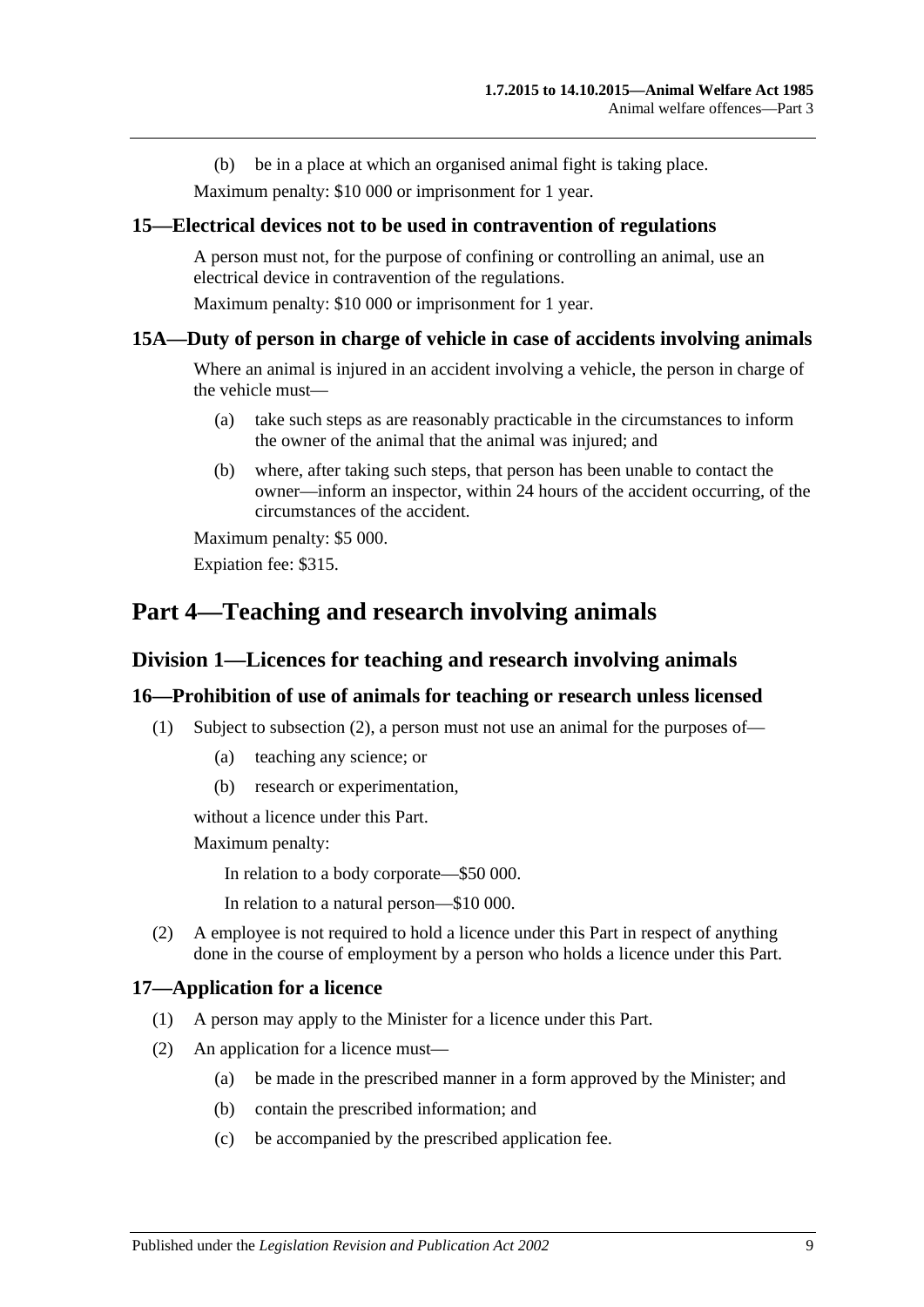### <span id="page-9-0"></span>**18—Grant of licences**

- (1) Where application is made under this Part for a licence, the Minister must determine whether a licence should be granted having regard to—
	- (a) the suitability of the applicant to be granted the licence; and
	- (b) the adequacy of the applicant's premises and facilities for the care and handling of animals; and
	- (c) the adequacy of arrangements made by the applicant for the provision of veterinary attention to animals; and
	- (d) such other matters as may be prescribed.
- (2) On granting a licence, the Minister must forward to the applicant a licence in the form approved by the Minister.

### <span id="page-9-1"></span>**19—Conditions of licence**

- (1) A licence under this Part is subject to such conditions as the Minister may specify by notice in writing given to the holder of the licence.
- (2) Without limiting the matters with respect to which conditions may be imposed, the Minister may impose conditions—
	- (a) requiring the holder of the licence to establish an animal ethics committee in accordance with [section](#page-10-4) 23; and
	- (b) requiring the holder of the licence to consult with an animal ethics committee in relation to specified matters; and
	- (c) requiring the holder of the licence to seek the approval of an animal ethics committee before—
		- (i) acquiring animals for the purposes of teaching, research or experimentation; or
		- (ii) using animals for the purposes of teaching, research or experimentation; and
	- (d) requiring the holder of the licence to provide an animal ethics committee with such information in relation to teaching, research or experimentation involving animals as the animal ethics committee may request; and
	- (e) requiring the holder of the licence to answer such questions in relation to teaching, research or experimentation involving animals as may be put by an animal ethics committee; and
	- (f) requiring the holder of the licence to comply with such provisions of the Code as may be specified in the conditions.
- (3) The Minister may, by notice in writing given to the holder of a licence, vary or revoke a condition of the licence or impose a further condition.
- (4) A person who contravenes or fails to comply with a condition of a licence is guilty of an offence.

Maximum penalty:

In relation to a body corporate—\$50 000.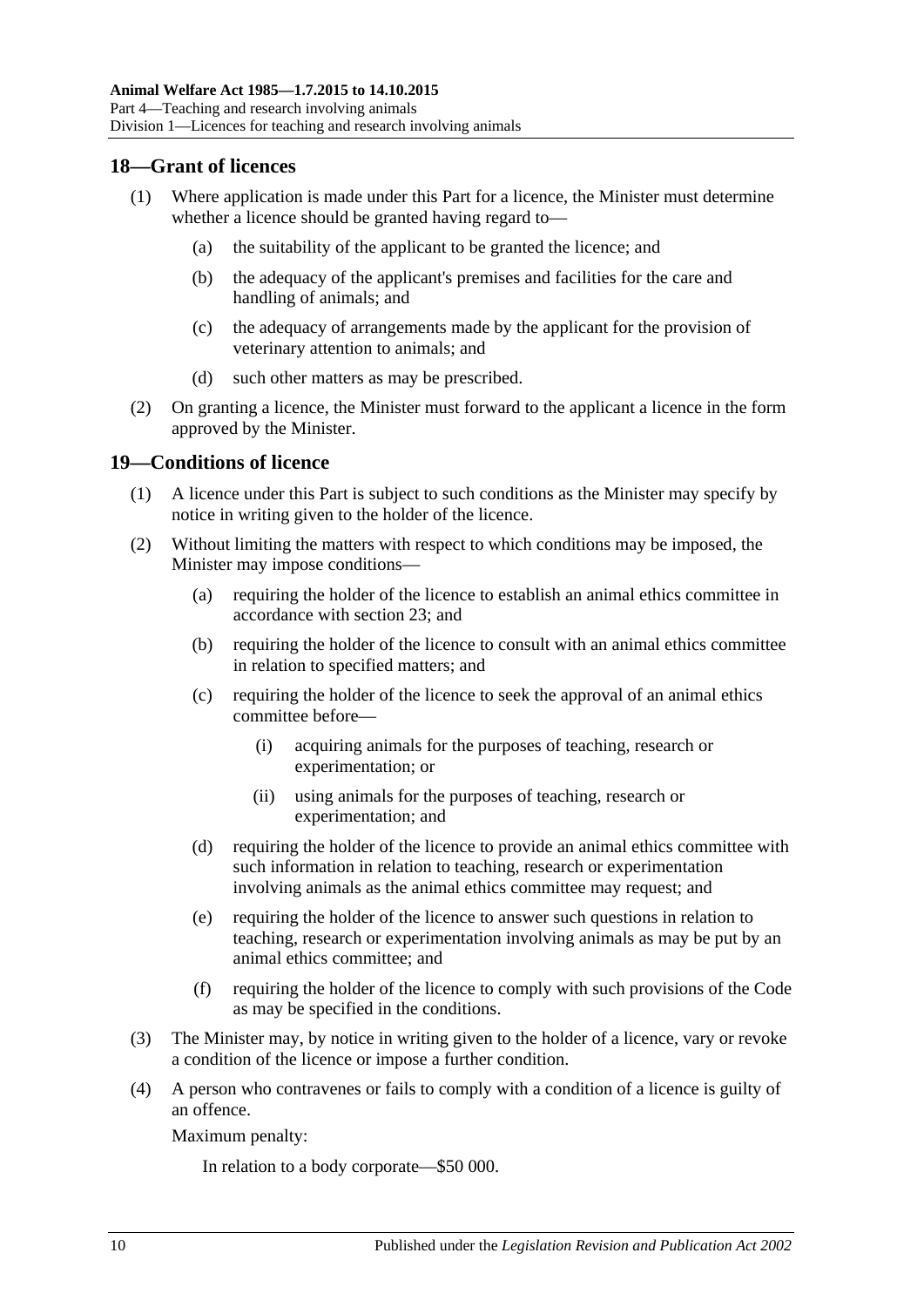In relation to a natural person—\$10 000.

### <span id="page-10-0"></span>**20—Renewal of licences**

- (1) Subject to this Part, a licence remains in force for a period of 2 years from the day on which it is granted and may be renewed for successive periods of 2 years.
- (2) An application for renewal—
	- (a) must be made in a manner and form determined by the Minister; and
	- (b) must be delivered to the Minister not less than 1 month before the licence is due to expire; and
	- (c) must be accompanied by the prescribed fee.
- (3) The Minister has a discretion to determine an application for renewal despite the fact that it is delivered out of time.
- (4) Where an application for renewal is made in accordance with this Act, the Minister must renew the licence of the applicant.

### <span id="page-10-1"></span>**21—Surrender of licences**

The holder of a licence may at any time surrender the licence to the Minister.

### <span id="page-10-2"></span>**22—Revocation of suspension of licences**

- (1) Where the holder of a licence—
	- (a) has been found guilty of an offence against this Act; or
	- (b) has obtained the licence improperly; or
	- (c) has failed to comply with a condition of the licence,

the Minister may, by notice in writing addressed to the holder of the licence, revoke the licence, or suspend the licence for a period specified in the notice.

# <span id="page-10-3"></span>**Division 2—Animal Ethics Committees**

### <span id="page-10-4"></span>**23—Establishment of animal ethics committees by licensee**

- (2) Where a licensee is required, as a condition of the licence, to establish an animal ethics committee, the licensee must establish an animal ethics committee in accordance with this section.
- <span id="page-10-9"></span><span id="page-10-8"></span><span id="page-10-7"></span><span id="page-10-6"></span><span id="page-10-5"></span>(3) An animal ethics committee will consist of at least 5 members appointed by the licensee, of whom—
	- (a) at least 1 will be a veterinary surgeon; and
	- (b) at least 1 will be a person who is engaged in teaching or research activities involving animals; and
	- (c) at least 1 will be a person who is responsible for the daily care of animals kept for use in teaching or research activities; and
	- (d) at least 1 will be a person with an established commitment to the welfare of animals; and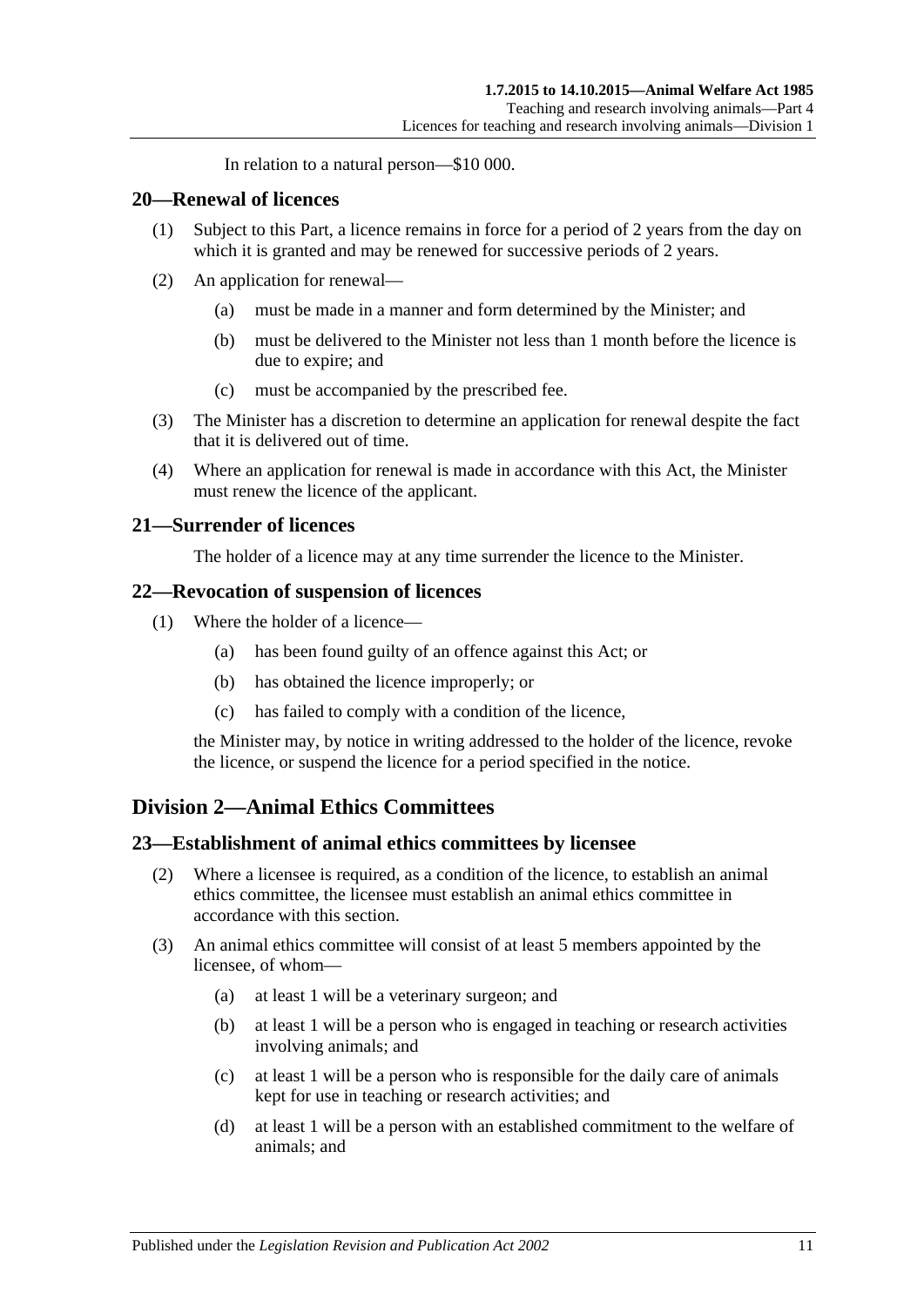- (e) at least 1 will be a person who is independent of the licensee and has never been involved in teaching or research activities involving animals.
- <span id="page-11-3"></span>(4) In selecting persons for appointment to an animal ethics committee the licensee should act with a view to ensuring that the membership of the committee is, as nearly as possible, equally representative of each of the classes of person referred to in [subsection](#page-10-5) (3).
- (5) The licensee will appoint a member of an animal ethics committee to be the presiding member of the committee.
- (6) A member of an animal ethics committee is appointed on such terms and conditions as may be determined by the licensee.

### <span id="page-11-2"></span><span id="page-11-0"></span>**23A—Approval of animal ethics committee by Minister**

- (1) The Minister may approve a body as an animal ethics committee for the purposes of this Act.
- (2) The Minister may only approve a body under [subsection](#page-11-2) (1) if satisfied that—
	- (a) the body is constituted in accordance with the membership requirements for an animal ethics committee (within the meaning of the Code) as laid down in the Code; and
	- (b) the body has appropriate procedures and standards in place to enable the body to comply with the Code in performing functions for the purposes of this Act; and
	- (c) the body is otherwise suitable to act as an animal ethics committee for the purposes of this Act.
- (3) An approval under [subsection](#page-11-2) (1) may be conditional or unconditional.
- (4) The Minister may vary or revoke an approval under [subsection](#page-11-2) (1).

# <span id="page-11-1"></span>**24—Procedure**

- (1) The quorum of an animal ethics committee established under this Act consists of 5 members of whom—
	- (a) 1 must be a member appointed under section  $23(3)(a)$ ; and
	- (b) 1 must be a member appointed under section [23\(3\)\(b\);](#page-10-7) and
	- (c) 1 must be a member appointed under section  $23(3)(c)$ ; and
	- (d) 1 must be a member appointed under section  $23(3)(d)$ ; and
	- (e) 1 must be a member appointed under section [23\(3\)\(e\).](#page-11-3)
- (1a) The quorum for a body approved as an animal ethics committee under [section](#page-11-0) 23A is to be determined in accordance with the Code unless the Minister specifies otherwise.
- (2) A decision carried by a majority of the votes cast by the members present at a meeting of an animal ethics committee is a decision of the committee.
- (3) Each member present at a meeting of an animal ethics committee is entitled to 1 vote on a question arising for decision at that meeting and, in the event of an equality of votes, the person presiding is entitled to a second, or casting, vote.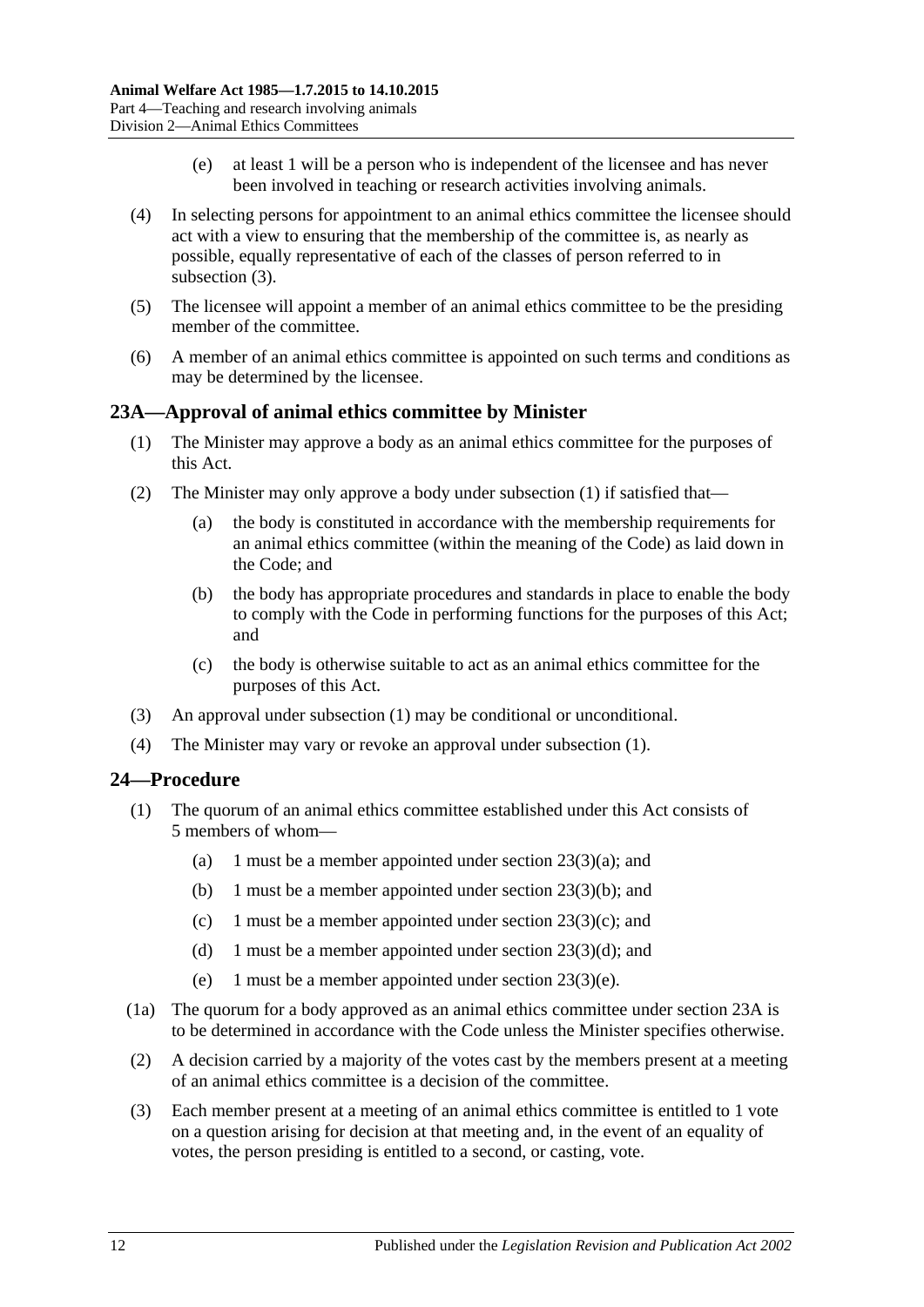(4) Subject to this Act, the business of an animal ethics committee may be conducted in accordance with the Code but otherwise in such manner as the committee determines.

# <span id="page-12-0"></span>**25—Functions of animal ethics committees**

- (1) Subject to this section, the functions of an animal ethics committee are—
	- (a) to determine matters required under this Act to be referred to an animal ethics committee by the holder of a licence; and
	- (b) to approve the use of animals for the purposes of teaching, research or experimentation proposed to be undertaken by the holder of a licence; and
	- (c) to approve the acquisition, by the holder of a licence, of animals for the purposes of teaching, research or experimentation; and
	- (d) to ensure that animals involved in teaching, research or experimentation are treated humanely, and that the regulations relating to such activities are complied with; and
	- (e) to furnish annual reports in accordance with the regulations; and
	- (f) such other functions as are prescribed by the Code or the regulations.
- (1a) In performing its functions, an animal ethics committee must comply with the Code.
- (2) An animal ethics committee may, subject to and in accordance with the Code, approve the use of an animal for the purposes of teaching, research or experimentation, or the acquisition of animals for such purposes, unconditionally, or subject to such conditions as the committee thinks fit.
- (3) An animal ethics committee may not approve the use of an animal for the purposes of research or experimentation, or the acquisition of an animal for such purposes, unless it is satisfied that—
	- (a) the use of the animal is essential for the particular purpose; and
	- (b) the person who proposes to use the animal has appropriate experience and qualifications.
- (4) A person who contravenes or fails to comply with a condition of an approval under this section is guilty of an offence.

Maximum penalty:

In relation to a body corporate—\$50 000.

In relation to a natural person—\$10 000.

# <span id="page-12-1"></span>**Division 3—Appeals**

### <span id="page-12-2"></span>**26—Appeals against decisions of animal ethics committees**

- (1) A right of appeal to the Minister lies against any decision of an animal ethics committee under this Part.
- (2) The appeal must be instituted within 1 month of the making of the decision appealed against, but the Minister may, if satisfied that in the circumstances it is just and reasonable to do so, extend the period within which an appeal may be instituted.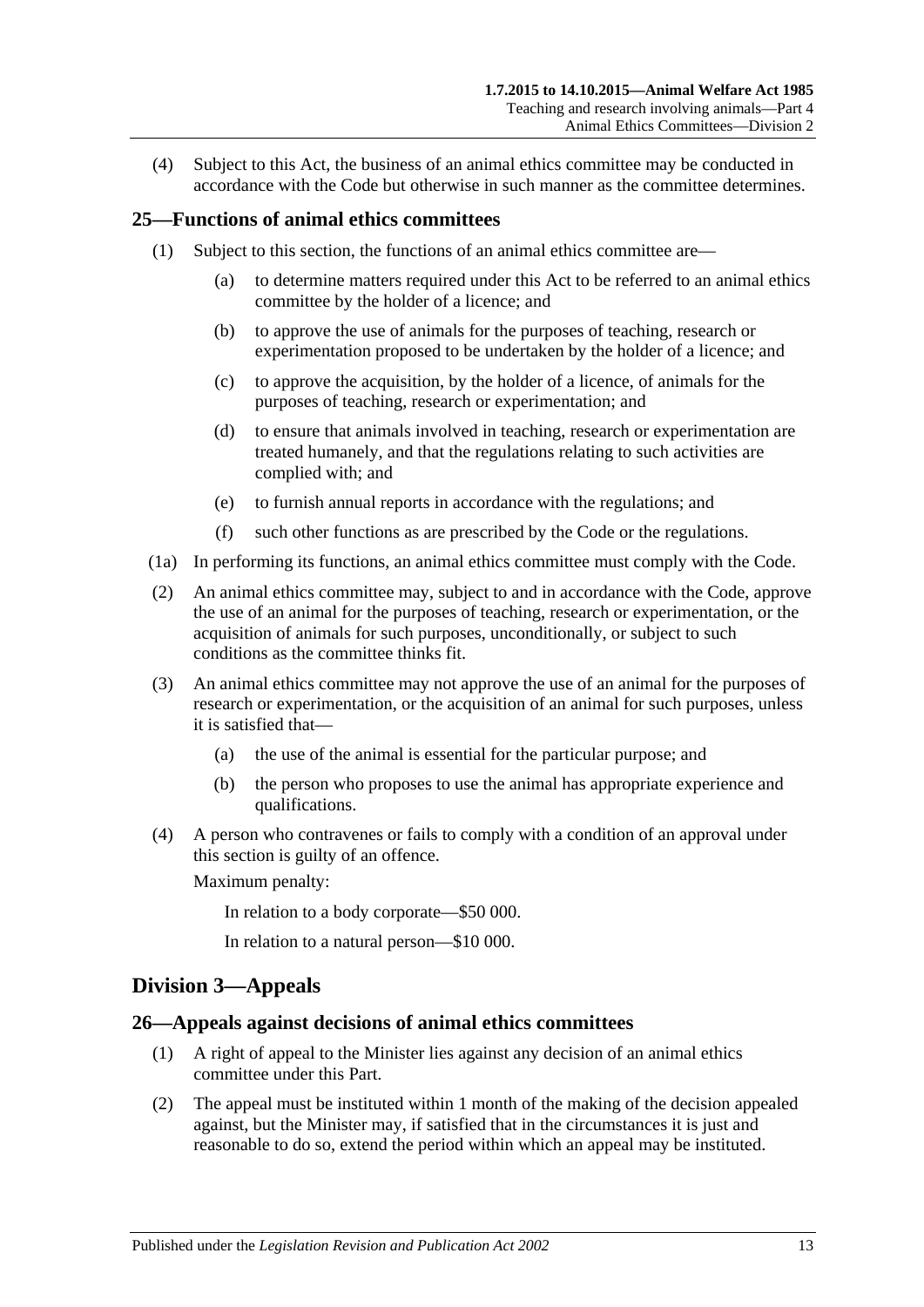- (3) The Minister may not determine an appeal under this section unless the Committee has investigated, and furnished the Minister with a report upon, the appeal.
- (4) The Minister may, on the hearing of the appeal, confirm, vary or reverse the decision appealed against.

# <span id="page-13-0"></span>**27—Appeal against decisions of Minister**

- (1) A right of appeal to the Supreme Court lies against any decision of the Minister under this Part.
- (2) The appeal must be instituted within 1 month of the making of the decision appealed against, but the Supreme Court may, if it is satisfied that it is just and reasonable in the circumstances to do so, dispense with the requirement that the appeal should be so instituted.
- (3) The Supreme Court may, on the hearing of the appeal, do 1 or more of the following, according to the nature of the case:
	- (a) affirm, vary or quash the decision appealed against, or substitute, or make in addition, any decision or order that should have been made in the first instance;
	- (b) remit the subject matter of the appeal to the Minister for further consideration;
	- (c) make any further or other order as to costs or any other matter that the case requires.
- (4) The Minister must, if so required by any person affected by a decision, state in writing the reasons for that decision.
- (5) If the reasons of the Minister were not given in writing at the time of making a decision or order and the appellant then requested the Minister to state the reasons in writing, the time for instituting the appeal runs from the time when the appellant receives the written statement of those reasons.

# <span id="page-13-1"></span>**Part 5—Enforcement**

# <span id="page-13-2"></span>**Division 1—Appointment and identification of inspectors**

# <span id="page-13-3"></span>**28—Appointment of inspectors**

- (1) The Minister may, by instrument in writing, appoint a qualified person to be an inspector for the purposes of this Act.
- <span id="page-13-4"></span>(2) An appointment may be made subject to conditions specified in the instrument of appointment.
- (3) Without limiting the conditions that may be imposed under [subsection](#page-13-4) (2), the conditions may include the following:
	- (a) a condition restricting the powers of the inspector;
	- (b) a condition requiring the inspector to undertake suitable training;
	- (c) a condition requiring compliance with prescribed protocols and operational procedures;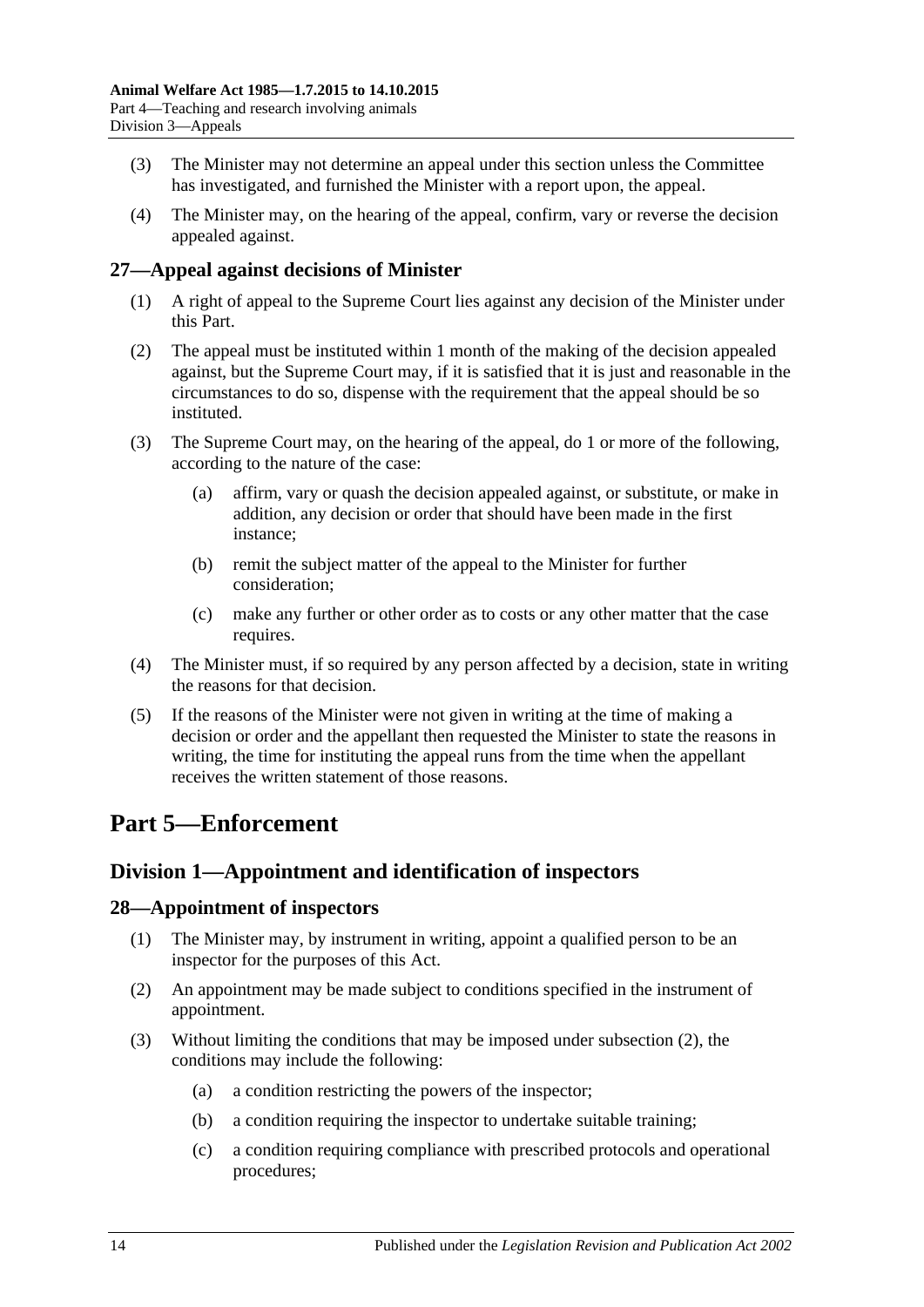- (d) any other condition that the Minister thinks fit.
- (4) The Minister may, at any time, revoke an appointment or vary, revoke or add a condition of an appointment.
- (5) In this section—

*qualified person* means a person who has successfully completed training as prescribed by the regulations.

### <span id="page-14-0"></span>**29—Identification of inspectors**

- (1) An inspector appointed under this Part must be issued with an identity card—
	- (a) containing the person's name and a photograph of the person; and
	- (b) stating that the person is an inspector for the purposes of this Act.
- (2) If the powers of an inspector have been limited by conditions, the identity card issued to the inspector must contain a statement of the conditions imposed on the inspector's powers.
- (3) An inspector appointed under this Part must, at the request of a person in relation to whom the inspector intends to exercise powers under this or any other Act, produce for the inspection of the person his or her identity card.
- (4) If an inspector who is a police officer is not in uniform, the officer must, at the request of a person in relation to whom the officer intends to exercise powers under this Act, produce for the inspection of the person his or her warrant card.
- (5) If a person in possession of an identity card issued to the person under this section ceases to be an inspector, the person must immediately return the identity card to the Minister.

Maximum penalty: \$2 500.

Expiation fee: \$210.

# <span id="page-14-1"></span>**Division 2—Powers of inspectors**

### <span id="page-14-3"></span><span id="page-14-2"></span>**30—General powers**

- <span id="page-14-4"></span>(1) An inspector may—
	- (a) enter and search and, if necessary, use reasonable force to break into or open—
		- (i) premises or a vehicle to which this section applies; or
		- (ii) part of, or anything in or on, premises or a vehicle to which this section applies; and
	- (b) give directions with respect to the stopping or movement of a vehicle to which this section applies; and
	- (c) require a person to produce a document, including a written record that reproduces in an understandable form information stored by computer, microfilm or other process; and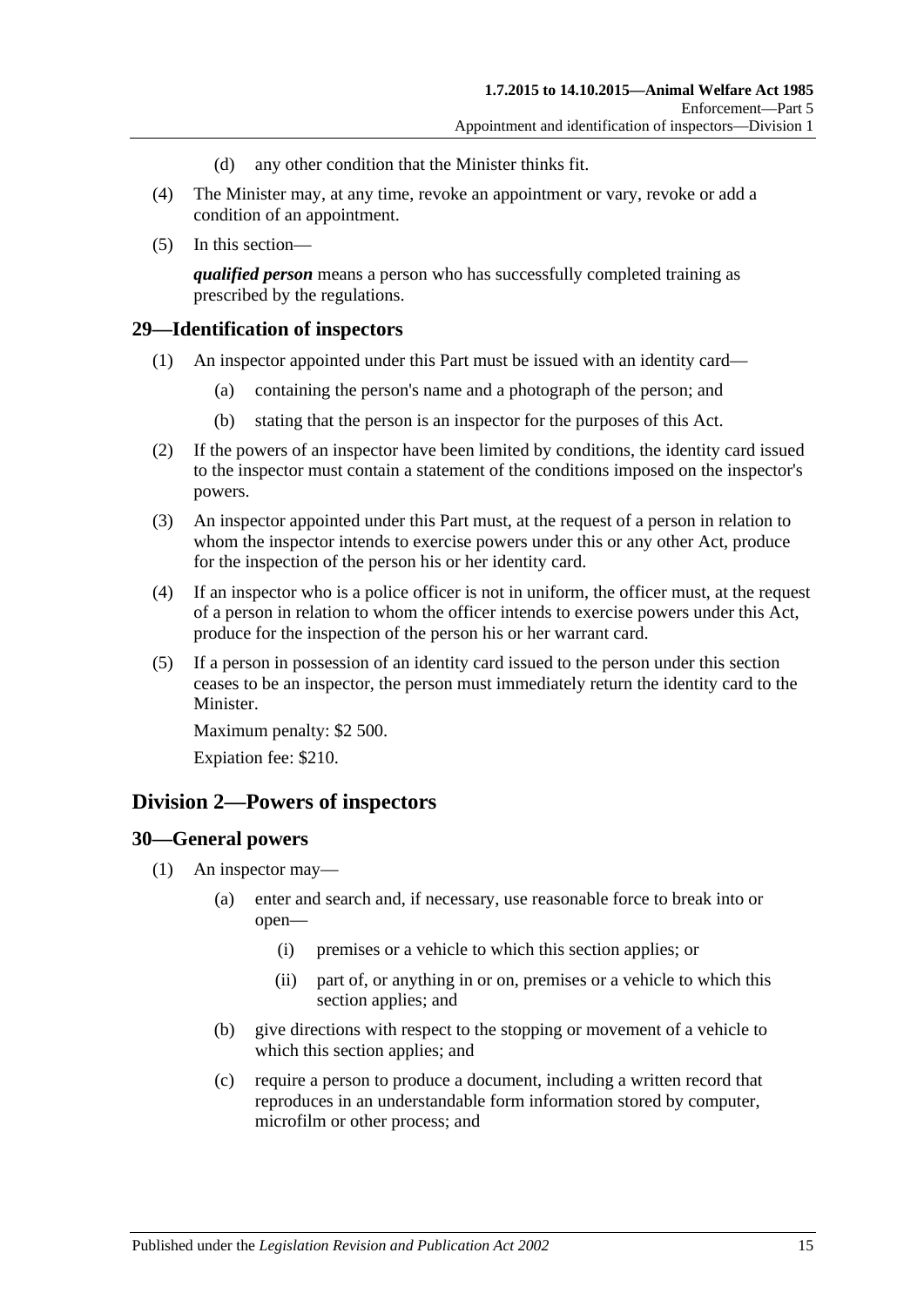- (d) examine, copy or take extracts from a document or information so produced or require a person to provide a copy of any such document or information; and
- (e) take photographs, films or audio, video or other recordings; and
- (f) seize and retain any animal or other thing that the inspector reasonably suspects has been used in, or may constitute evidence of, a contravention of this Act; and
- (g) identify, by marking, tagging or otherwise, an animal or other property in respect of which powers have been exercised under this Act; and
- (h) require a person who the inspector reasonably suspects has committed, is committing, or is about to commit, a contravention of this Act to state the person's full name and usual place of residence and to produce evidence of the person's identity; and
- (i) require a person who the inspector reasonably suspects has knowledge of matters in respect of which information is required for the administration or enforcement of this Act to answer questions in relation to those matters; and
- (j) require a person holding or required to hold a licence, permit or approval under this Act to produce it for inspection; and
- (k) give a direction required in connection with the exercise of a power conferred by this Act or otherwise in connection with the administration or enforcement of this Act.
- (2) An inspector—
	- (a) may only exercise the powers conferred by [subsection](#page-14-3) (1) as reasonably required for the administration and enforcement of this Act; and
	- (b) may only exercise the power to use force under [subsection](#page-14-4)  $(1)(a)$  on the authority of a warrant issued by a magistrate or in circumstances in which the inspector reasonably believes that urgent action is required in order to prevent or mitigate serious harm occurring to an animal.
- (3) An inspector may be assisted in the exercise of powers under this Act by such persons as the inspector considers necessary in the circumstances.
- (4) An inspector may require an occupier of premises or a person apparently in charge of a vehicle, animal or other thing to give to the inspector or a person assisting the inspector such assistance as is reasonably required by the inspector for the effective exercise of powers under this Act.
- (5) This section applies to the following premises and vehicles:
	- (a) premises or a vehicle in or on which an inspector reasonably suspects that an offence against this Act has been, is being or is about to be, committed;
	- (b) premises or a vehicle in or on which an inspector reasonably suspects there is an animal that is being, or has been, harmed unnecessarily or that will, if urgent action is not taken, be harmed unnecessarily;
	- (c) premises or a vehicle subject to, or being used for the purposes of an activity that is the subject of, a licence, permit or approval under this Act;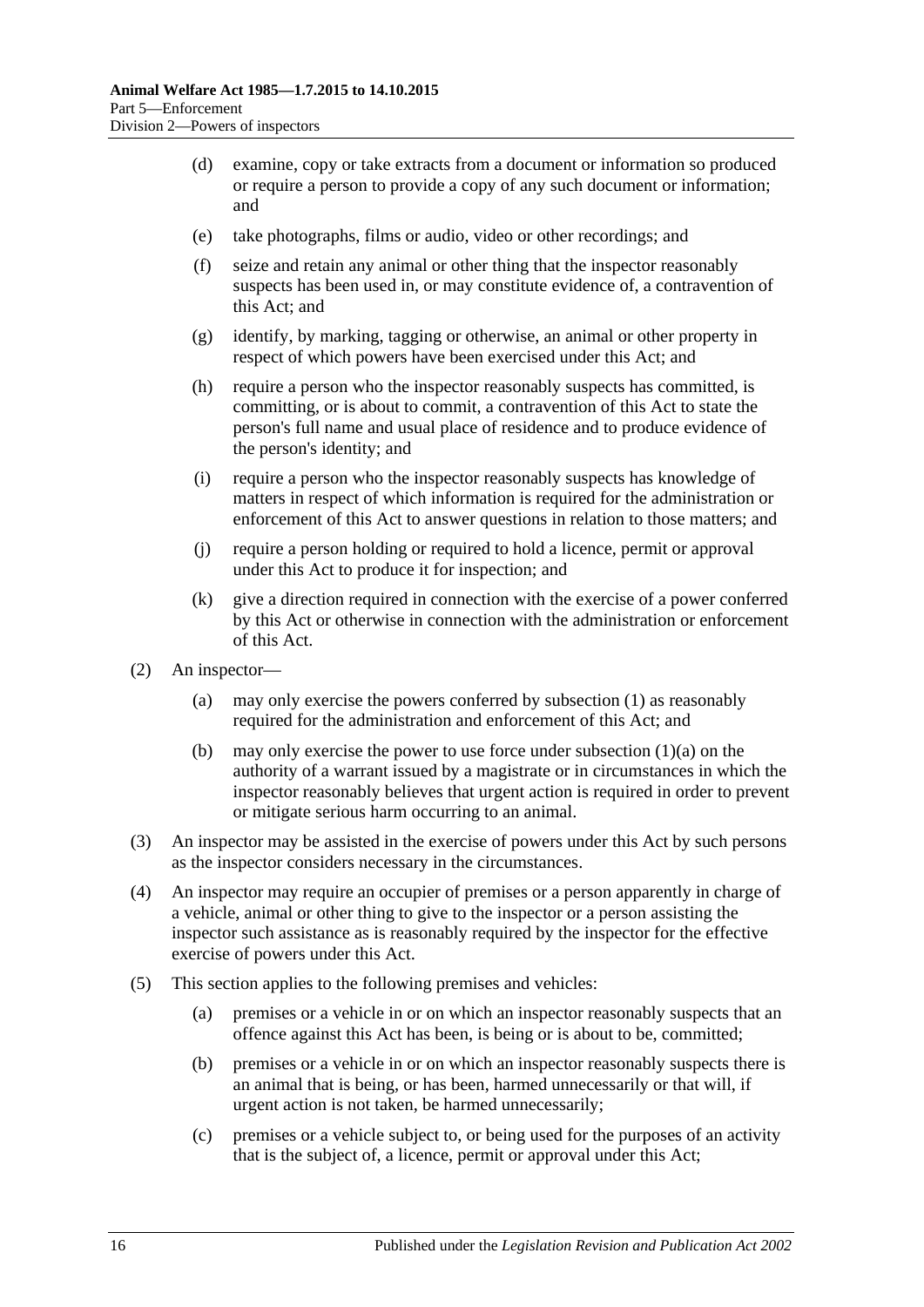- (d) premises or a vehicle in or on which an inspector reasonably suspects there is an animal in respect of which an animal welfare notice or animal welfare order is in force;
- (e) premises or a vehicle that an inspector reasonably suspects is being used for or in connection with a business, or organised event or activity, involving animals;
- (f) premises or a vehicle in which an inspector reasonably suspects there may be records relating to a business or organised event or activity involving animals or an animal or other thing that has been used in, or may constitute evidence of, a contravention of this Act.

# <span id="page-16-0"></span>**31—Routine inspections**

- (1) Subject to this section, if, for the purposes of administering this Act, an inspector proposes to exercise powers under this Act to conduct a routine inspection of premises or a vehicle in circumstances where there is no suspicion of an offence, the inspector must—
	- (a) give the occupier of the premises or the owner of the vehicle reasonable notice of the proposed inspection; and
	- (b) give the following persons (as required) a reasonable opportunity to accompany the inspector throughout the inspection:
		- (i) the occupier of the premises or the owner of the vehicle;
		- (ii) a nominee of the occupier of the premises or the owner of the vehicle;
		- (iii) the occupier of the premises or the owner of the vehicle and a nominee of the occupier or owner; and
	- (c) take such steps as are necessary in the circumstances to minimise any adverse effect of the inspection on the business or activities of the occupier of the premises or the owner of the vehicle.
- (2) No notice is required to be given of a routine inspection of premises or a vehicle in or on which an inspector reasonably suspects there is an animal in respect of which an animal welfare notice or animal welfare order is in force.
- (3) Non-compliance with this section does not affect the validity of the exercise of powers by the inspector under this Act.

# <span id="page-16-2"></span><span id="page-16-1"></span>**31A—Special powers relating to animals**

- (1) An inspector may examine an animal and its living conditions and, if the inspector suspects on reasonable grounds that the animal is suffering or may if urgent action is not taken suffer unnecessary harm, do 1 or more of the following:
	- (a) provide treatment and care for the animal;
	- (b) cause the living conditions of the animal to be modified;
	- (c) seize and retain the animal for treatment and care.
- (2) For the purposes of [subsection](#page-16-2) (1), an inspector has all of the powers conferred on an inspector by [section](#page-14-2) 30.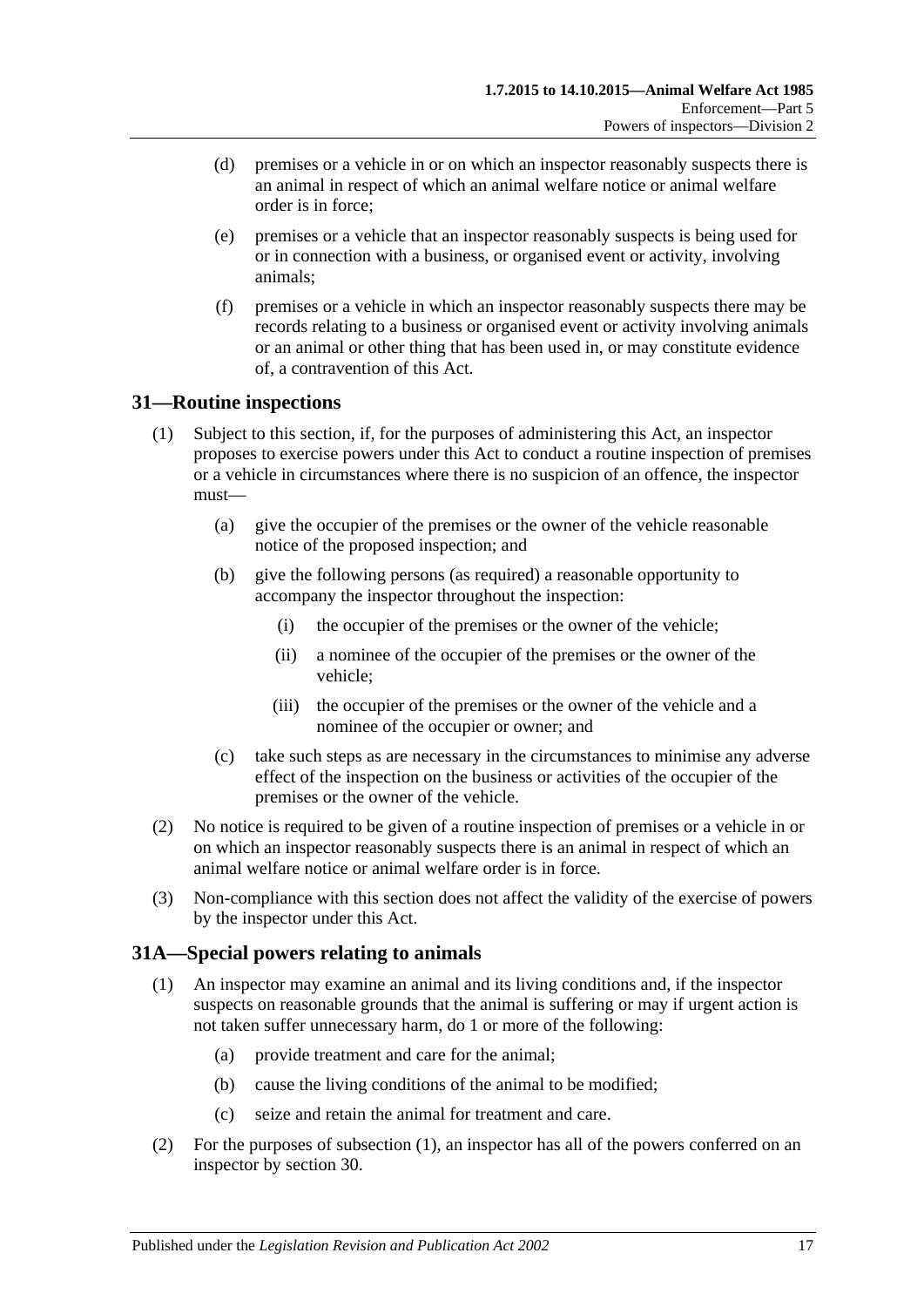- (3) The costs and expenses reasonably incurred by a person or the Crown in seizing, treating or caring for an animal, or in causing the living conditions of an animal to be modified, under this section may be recovered as a debt from the owner of the animal.
- <span id="page-17-3"></span>(4) Subject to this section, an inspector may destroy an animal if of the opinion that the condition of the animal is such that the animal is so weak or disabled (whether physically or mentally), or in such pain, that it should be destroyed.
- (5) An inspector must not exercise a power under [subsection](#page-17-3) (4) unless—
	- (a) the owner of the animal consents; or
	- (b) the owner of the animal has refused or failed to give consent and a magistrate has, on application by an inspector, issued a warrant authorising the destruction of the animal; or
	- (c) the inspector has been unable to determine who owns the animal, or has been unable to contact the owner, after taking reasonable steps to do so; or
	- (d) the inspector is satisfied that the animal is wild.
- (6) An inspector who destroys an animal under this section does not incur any civil liability for the destruction.

### <span id="page-17-0"></span>**31B—Animal welfare notices**

- (1) If an inspector believes on reasonable grounds that the exercise of powers under this section is warranted because the welfare of an animal is being adversely affected, the inspector may, by written notice (an *animal welfare notice*) given to the owner of the animal—
	- (a) direct the owner to provide the animal with such food, water, shelter, rest or treatment as the inspector thinks necessary;
	- (b) require the owner to ensure the animal is not worked or used for any purpose specified in the notice for such period as is specified in the notice;
	- (c) require the owner to ensure the animal is exercised in accordance with the stipulations of the notice;
	- (d) direct or require the owner to take any other action specified in the notice, within the time specified in the notice, that the inspector considers necessary for the improvement of the animal's welfare.
- (2) A person to whom an animal welfare notice has been given must not refuse or fail to comply with the direction or requirement set out in the notice.

Maximum penalty: \$2 500.

Expiation fee: \$210.

# <span id="page-17-1"></span>**Division 3—Miscellaneous**

### <span id="page-17-2"></span>**31C—Dealing with seized animals and objects**

- (1) The Minister may sell, destroy or otherwise dispose of an animal or object that has been seized under this Act but is no longer required to be retained if—
	- (a) the whereabouts of the owner of the animal or object cannot, after reasonable inquiries, be ascertained; or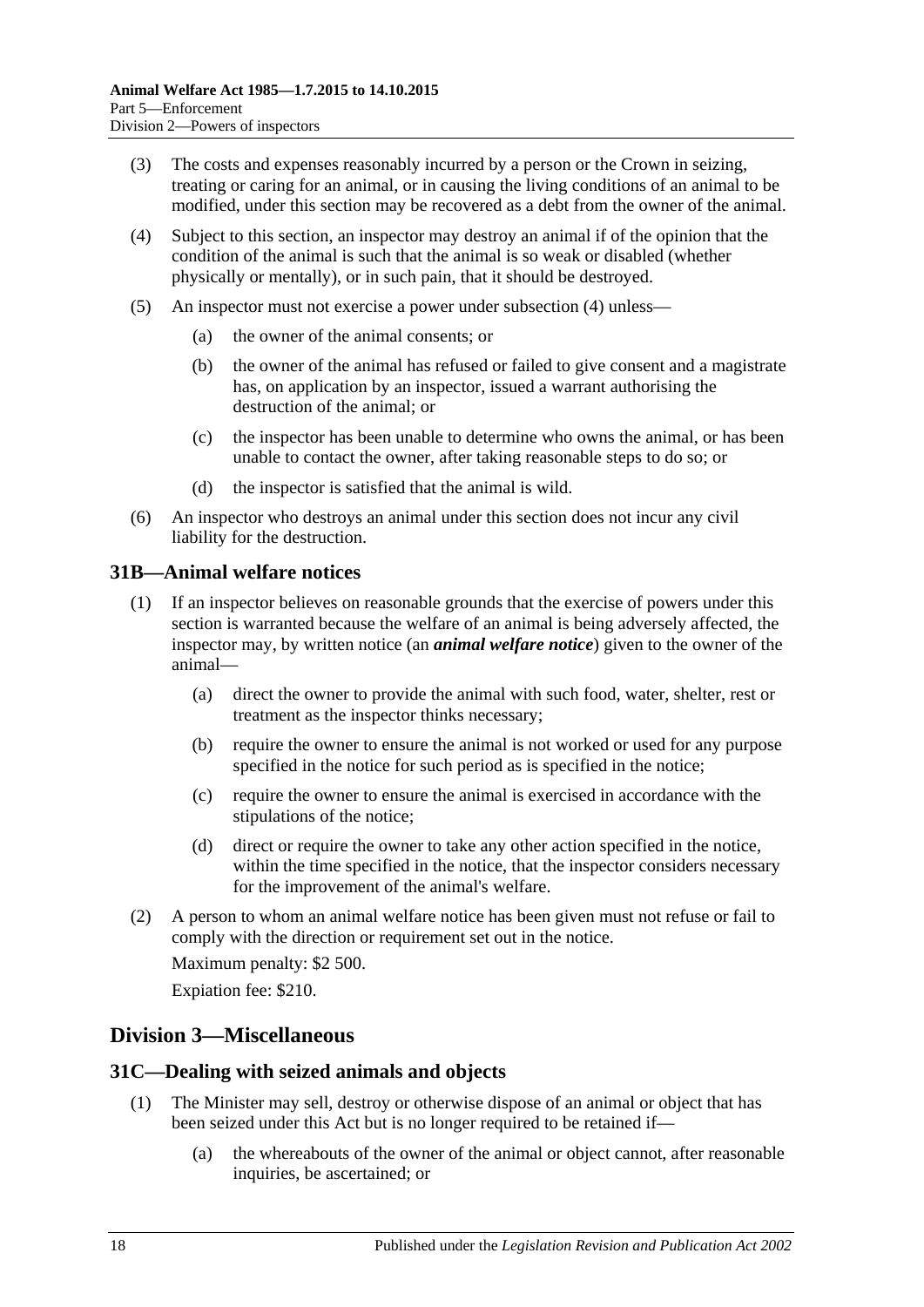- (b) the whereabouts of the owner are known but the owner has failed, within 3 clear working days of being given written notice that the animal or object may be collected from a specified place, to collect the animal or object.
- <span id="page-18-1"></span>(2) If, on application by an inspector, a magistrate is satisfied that—
	- (a) an animal has been seized and retained under this Act; and
	- (b) legal proceedings under this Act relating to the animal are pending; and
	- (c) in the circumstances, it is impractical or unreasonable for the animal to continue to be retained until the proceedings have been concluded or otherwise terminated,

the magistrate may make an order authorising that the animal be sold, destroyed or otherwise disposed of as the Minister thinks fit.

- (3) If an animal is disposed of by sale under [subsection](#page-18-1) (2), the proceeds of the sale are to be held by the Minister until the conclusion or termination of the proceedings when they are to be disbursed in accordance with a further order of the court.
- (4) In this section—

*working day* means any day except a Saturday, Sunday or public holiday.

# <span id="page-18-0"></span>**31D—Warrant procedures**

- (1) A magistrate must not issue a warrant for the purposes of this Part unless satisfied that the warrant is reasonably required in the circumstances.
- (2) An application for a warrant may be made personally or, if, in the opinion of the applicant, the warrant is urgently required and there is not enough time to lodge a written application and appear before a magistrate, by fax or telephone.
- (3) The grounds of an application for a warrant must be verified by affidavit.
- (4) If an application for the issue of a warrant is made by fax transmission, the following provisions apply:
	- (a) the application must be in a form approved by the Chief Magistrate;
	- (b) the application must be accompanied (through fax transmission) by an affidavit made by the applicant verifying the facts referred to in the application;
	- (c) the applicant must be available to speak to the magistrate by telephone;
	- (d) the magistrate is entitled to assume, without further inquiry, that a person who identifies himself or herself as the applicant acting in the capacity of an inspector during a telephone conversation with the magistrate is indeed the applicant acting in that capacity;
	- (e) the magistrate may, on being satisfied as to the circumstances of urgency and the grounds for the issue of a warrant, make out and sign a warrant;
	- (f) the warrant is to be taken to have been issued, and comes into force, when signed by the magistrate;
	- (g) the magistrate must forward the warrant to the applicant by fax transmission.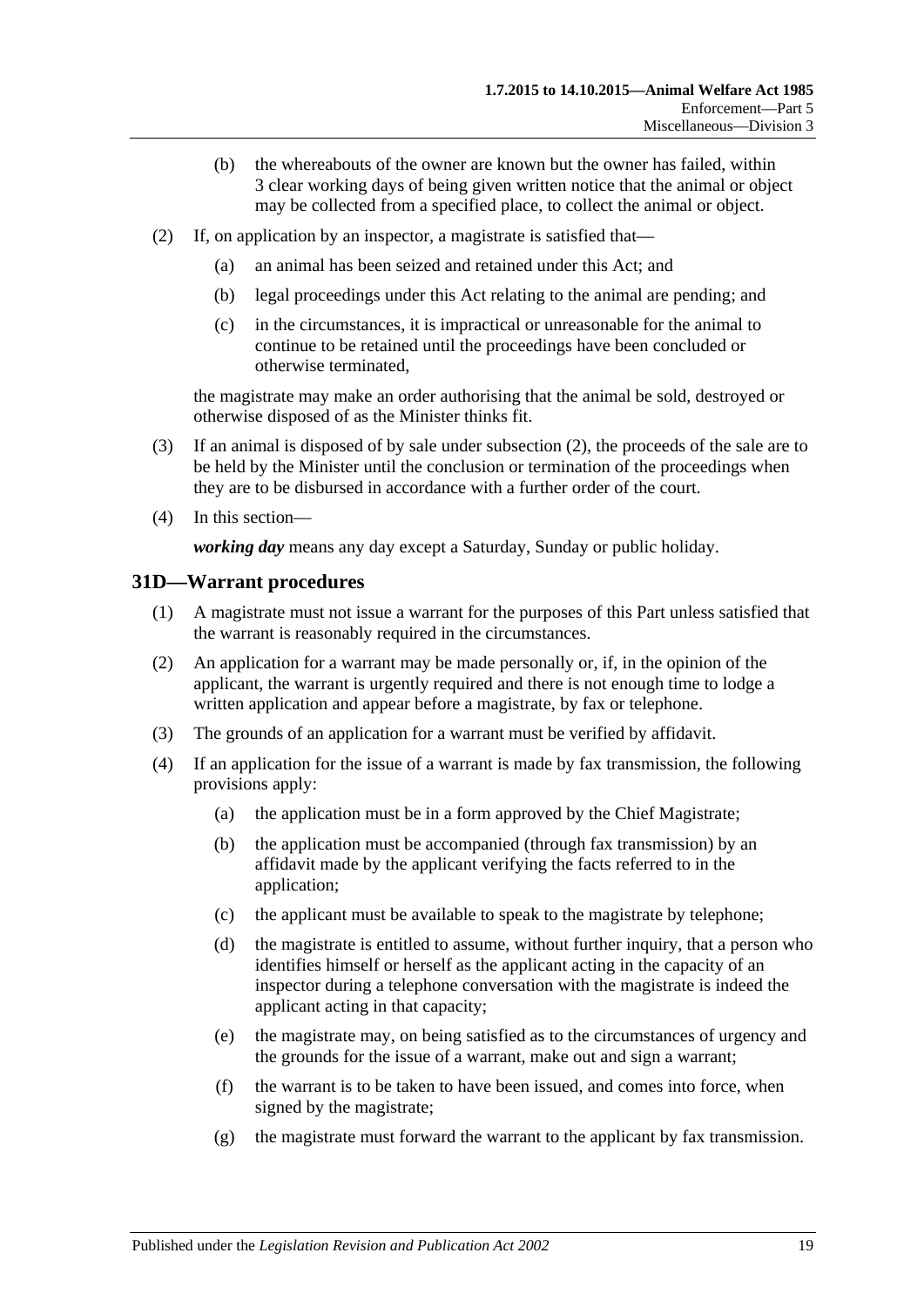- <span id="page-19-1"></span>(5) If an application for a warrant is made by telephone, the following provisions apply:
	- (a) the applicant must inform the magistrate of the applicant's name and identify himself or herself as an inspector and the magistrate, on receiving that information, is entitled to assume its accuracy without further inquiry;
	- (b) the applicant must inform the magistrate of the purpose for which the warrant is required, the grounds on which it is sought and the circumstances giving rise to the urgency of the application;
	- (c) the magistrate may, on being satisfied as to the circumstances of urgency and the grounds for the issue of the warrant, inform the applicant of the facts on which the magistrate relies as grounds for the issue of the warrant, and must not proceed to issue the warrant unless the applicant undertakes to make an affidavit verifying those facts;
	- (d) if the applicant gives such an undertaking, the magistrate may then make out and sign a warrant;
	- (e) the warrant is to be taken to have been issued, and comes into force, when signed by the magistrate;
	- (f) the magistrate must inform the applicant of the terms of the warrant;
	- (g) the applicant must fill out and sign a warrant form (the *duplicate warrant*) that—
		- (i) sets out the name of the magistrate who issued the original and the terms of the warrant; and
		- (ii) complies with any other prescribed requirements;
	- (h) the applicant must, as soon as practicable after the issue of the warrant, forward to the magistrate an affidavit verifying the facts referred to in [paragraph](#page-19-1) (c) and a copy of the duplicate warrant.
- (6) A warrant, if not executed at the expiration of 1 month from the date of its issue, then expires.

# <span id="page-19-0"></span>**31E—Offence to hinder etc inspectors**

A person who—

- (a) hinders or obstructs an inspector, or a person assisting an inspector, in the exercise of powers under this Act; or
- (b) refuses or fails to comply with a requirement or direction of an inspector under this Act; or
- (c) when required by an inspector under this Act to answer a question, refuses or fails to answer the question to the best of the person's knowledge, information and belief; or
- (d) falsely represents, by words or conduct, that he or she is an inspector,

is guilty of an offence.

Maximum penalty: \$5 000.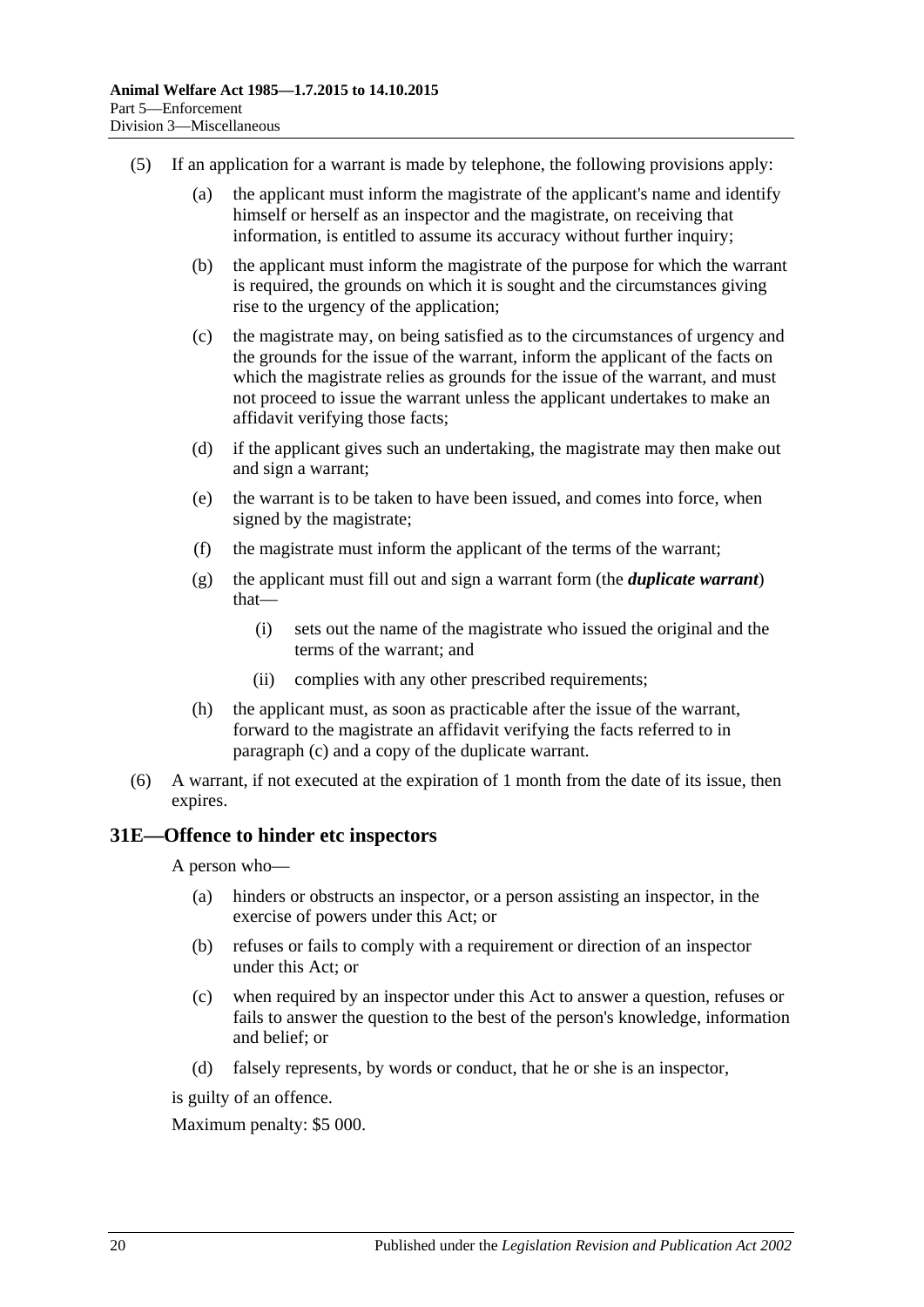# <span id="page-20-4"></span><span id="page-20-0"></span>**32A—Court orders on finding of guilt etc**

- (1) A court may, on finding a person guilty of an offence against this Act or on declaring a person charged with an offence against this Act liable to supervision under Part 8A of the *[Criminal Law Consolidation Act](http://www.legislation.sa.gov.au/index.aspx?action=legref&type=act&legtitle=Criminal%20Law%20Consolidation%20Act%201935) 1935*, make 1 or more of the following orders:
	- (aa) an order requiring the person to care for any animal owned by the person (whether or not the subject of the offence) in accordance with the conditions of the order (which may include a condition that the care of any such animal be supervised or monitored by an inspector), either until further order, or for the period specified in the order;
	- (a) an order directing the person to surrender an animal that is owned by the person and is the subject of the offence to an inspector;
	- (b) an order directing the person to surrender any other specified animal owned by the person to an inspector;
	- (c) an order directing that any animal owned by the person that has been surrendered or seized under this Act be forfeited to the Crown;
	- (d) an order forbidding the person to acquire, or have custody of, any other animal or any other animal of a specified class, either until further order, or for the period specified in the order;
	- (e) an order forfeiting to the Crown an object that is the property of the person and is the subject of the offence or used by the person in the commission of the offence.
- (2) A person in relation to whom an order under [subsection](#page-20-4) (1) is in force must comply with the order

Maximum penalty: \$5 000.

(3) The Minister may sell, destroy or otherwise dispose of an animal or object that has been forfeited to the Crown.

# <span id="page-20-1"></span>**Part 6—Miscellaneous**

# <span id="page-20-2"></span>**33—Delegation**

- (1) The Minister may delegate to a body or person (including a person for the time being holding or acting in a specified office or position) a function or power of the Minister under this Act (except a prescribed function or power).
- (2) A delegation under this section—
	- (a) must be by instrument in writing; and
	- (b) may be absolute or conditional; and
	- (c) does not derogate from the power of the delegator to act in any matter; and
	- (d) is revocable at will.

# <span id="page-20-3"></span>**34—Permit to hold rodeos**

(1) A person must not conduct a rodeo without a permit under this section. Maximum penalty: \$5 000.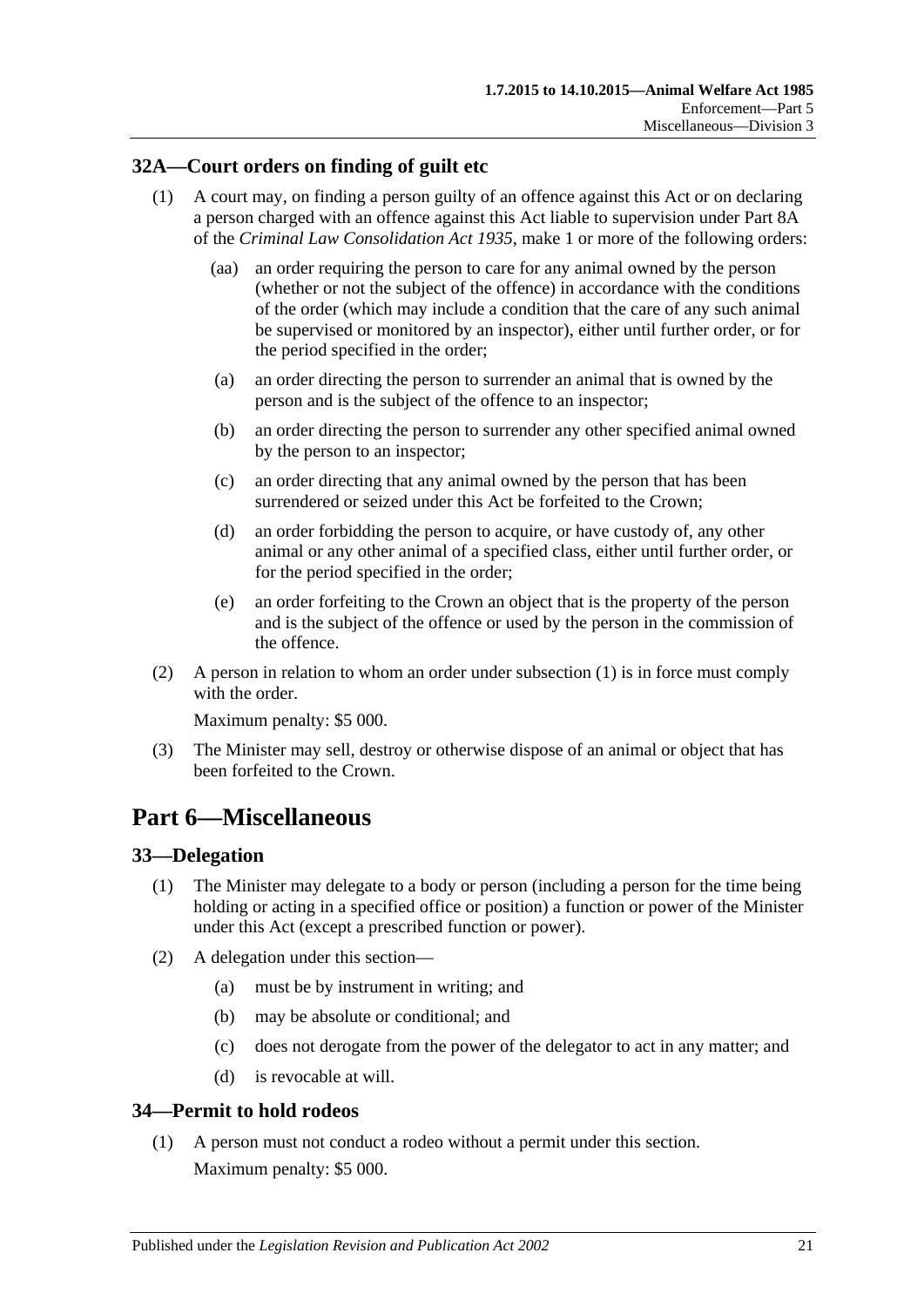- (2) An application for a permit—
	- (a) must be made to the Minister; and
	- (b) must be made in the prescribed manner and in a form approved by the Minister; and
	- (c) must be accompanied by the prescribed fee.
- (3) The term for which a permit is issued under this section and the conditions (if any) on which the permit is granted must be specified in the permit.
- (4) A person who contravenes or fails to comply with a condition of a permit under this section is guilty of an offence.

Maximum penalty: \$5 000.

### <span id="page-21-0"></span>**34A—False or misleading statements**

A person must not make a statement that is false or misleading in a material particular (whether by reason of the inclusion or omission of a particular) in an application made, or information provided, under this Act.

Maximum penalty:

- (a) if the person made the statement knowing that it was false or misleading—\$10 000 or imprisonment for 2 years;
- (b) in any other case—\$5 000.

### <span id="page-21-1"></span>**34B—Power of veterinary surgeons to destroy animals**

A veterinary surgeon may destroy an animal if of the opinion that the condition of the animal is such that the animal is so weak or disabled (whether physically or mentally), or in such pain or distress, that it should be destroyed.

### <span id="page-21-2"></span>**35—Power to provide food to neglected animals**

Where a person believes on reasonable grounds that over a period of 24 hours or more an animal has not been provided with adequate food or water, the person may, with the authority of an inspector, enter the premises for the purpose of providing the animal with food and water.

# <span id="page-21-3"></span>**37—Service of notices**

A notice or document required or authorised to be given or served under this Act may be given or served personally or by post.

### <span id="page-21-4"></span>**38—Offences by bodies corporate**

(1) If a body corporate is guilty of a prescribed offence, each member of the governing body of the body corporate is guilty of an offence and liable to the same penalty as is prescribed for the principal offence unless the member proves that he or she could not by the exercise of due diligence have prevented the commission of the offence.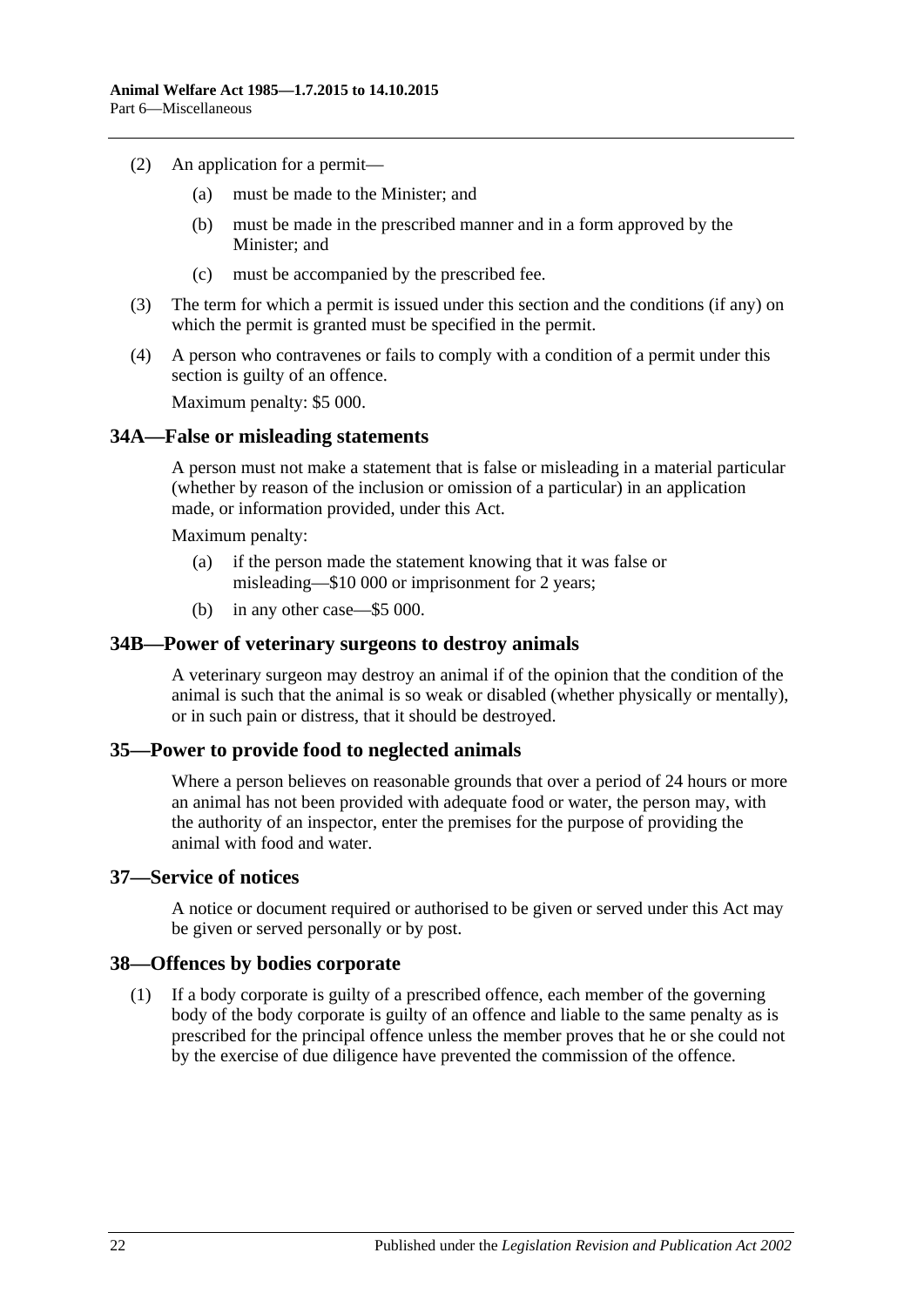- <span id="page-22-2"></span>(2) If a body corporate is guilty of any other offence against this Act (other than an offence against the regulations), each member of the governing body of the body corporate is guilty of an offence and liable to the same penalty as is prescribed for the principal offence if the prosecution proves that—
	- (a) the member knew, or ought reasonably to have known, that there was a significant risk that such an offence would be committed; and
	- (b) the member was in a position to influence the conduct of the body corporate in relation to the commission of such an offence; and
	- (c) the member failed to exercise due diligence to prevent the commission of the offence.
- (3) [Subsection](#page-22-2) (2) does not apply if the principal offence is—
	- (a) an offence against [section](#page-8-1) 15A, [31B](#page-17-0) or [31E;](#page-19-0) or
	- (b) an offence against [section](#page-22-1) 40 that relates to such an offence.
- (3a) The regulations may make provision in relation to the criminal liability of members of the governing body of a body corporate that is guilty of an offence against the regulations.
- (4) In this section—

*prescribed offence* means—

- (a) an offence against [section](#page-7-1) 13(1) or [\(2\)](#page-7-2) or section 14(1), (2) or [\(4\);](#page-7-3) or
- (b) an offence against [section](#page-22-1) 40 that relates to such an offence.

### <span id="page-22-3"></span><span id="page-22-0"></span>**39—Continuing offences**

- (1) A person convicted of an offence against any provision of this Act in respect of a continuing act or omission—
	- (a) is liable, in addition to the penalty otherwise applicable to that offence, to a penalty for each day during which the act or omission continued of not more than one-tenth of the maximum penalty prescribed for that offence; and
	- (b) is, if the act or omission continues after conviction, guilty of a further offence against that provision and liable, in addition to the penalty otherwise applicable to that further offence, to a penalty for each day during which the act or omission continued after that conviction of not more than the amount equal to one-tenth of the maximum penalty prescribed for that offence.
- (2) Where an offence against a provision of this Act consists of an omission to do something that is required to be done, the omission will, for the purposes of [subsection](#page-22-3) (1), be taken to continue for so long as the thing required or directed to be done remains undone after the expiration of the period for compliance with the requirement.

### <span id="page-22-1"></span>**40—Vicarious liability of employers in certain circumstances**

If a person commits an offence against this Act in the course of employment by another, the employer is guilty of an offence and liable to the same penalty as is prescribed for the principal offence unless it is proved that the employer could not by the exercise of reasonable diligence have prevented the commission of that offence.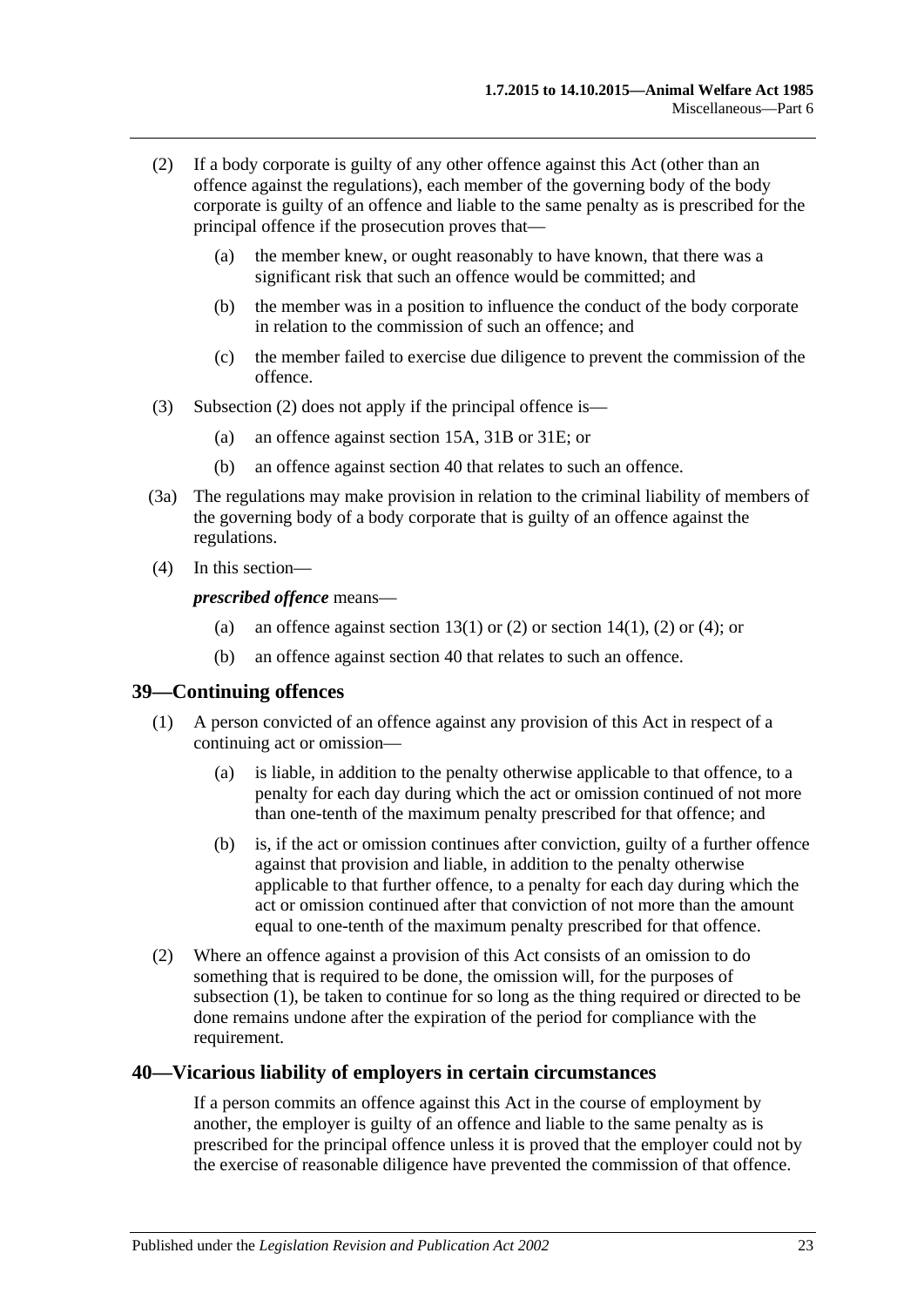# <span id="page-23-0"></span>**42—Evidence**

- (1) In proceedings, a certificate apparently executed by the Minister certifying as to a matter relating to—
	- (a) a licence, permit, approval, certificate or other authorisation under this Act; or
	- (b) the appointment of an inspector; or
	- (c) a delegation; or
	- (d) an application; or
	- (e) the receipt or non-receipt of information,

under this Act constitutes proof, in the absence of proof to the contrary, of the matters so certified.

- (2) An allegation in a complaint or an information that—
	- (a) an animal was an animal of a specified species; or
	- (b) a person was the owner of a specified animal,

will be accepted as proved in the absence of proof to the contrary.

### <span id="page-23-1"></span>**42A—Codes of practice**

Where a code is incorporated into or referred to in this Act or the regulations—

- (a) a copy of the code must be kept available for inspection by members of the public, without charge and during normal office hours, at an office determined by the Minister; and
- (b) evidence of the contents of the code may be given in any legal proceedings by production of a copy of a document apparently certified by or on behalf of the Minister to be a true copy of the code.

# <span id="page-23-2"></span>**43—Act does not render unlawful practices that are in accordance with prescribed code of animal husbandry practice**

Nothing in this Act renders unlawful anything done in accordance with a prescribed code of practice relating to animals.

# <span id="page-23-3"></span>**43A—Reports in respect of alleged contraventions**

If a person reports to an inspector an alleged contravention of this Act, the inspector must, at the request of the person, inform the person if practicable of any action proposed to be taken under the Act in respect of the allegation.

# <span id="page-23-4"></span>**43B—Victimisation**

- (1) A person commits an act of victimisation against another person (the *victim*) if he or she causes detriment to the victim on the ground, or substantially on the ground, that the victim—
	- (a) has disclosed or intends to disclose information; or
	- (b) has made or intends to make an allegation,

that has given rise, or could give rise, to proceedings against the person under this Act.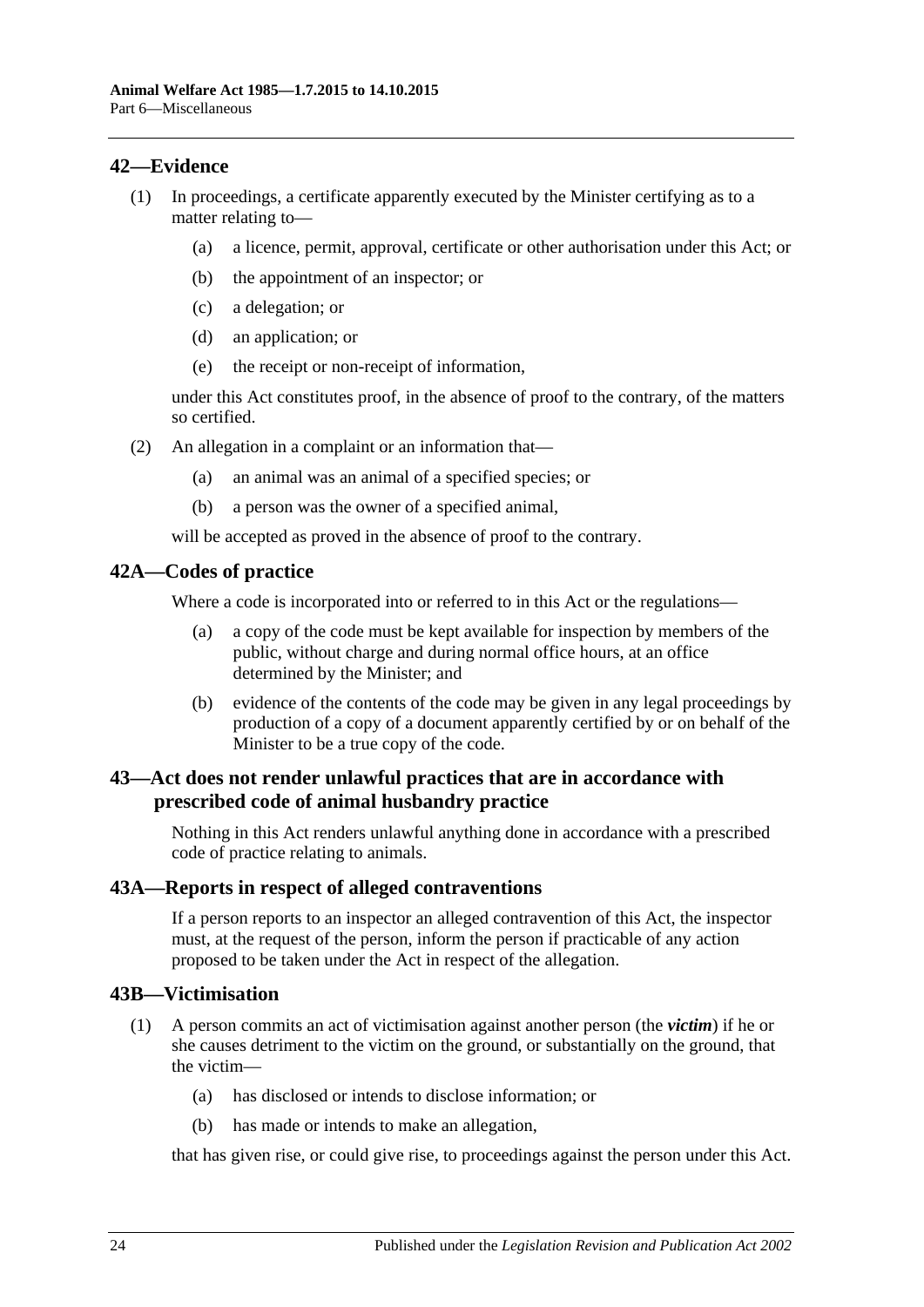- (2) An act of victimisation under this Act may be dealt with—
	- (a) as a tort; or
	- (b) as if it were an act of victimisation under the *[Equal Opportunity Act](http://www.legislation.sa.gov.au/index.aspx?action=legref&type=act&legtitle=Equal%20Opportunity%20Act%201984) 1984*,

but, if the victim commences proceedings in a court seeking a remedy in tort, he or she cannot subsequently lodge a complaint under the *[Equal Opportunity Act](http://www.legislation.sa.gov.au/index.aspx?action=legref&type=act&legtitle=Equal%20Opportunity%20Act%201984) 1984* and, conversely, if the victim lodges a complaint under that Act, he or she cannot subsequently commence proceedings in a court seeking a remedy in tort.

- (3) Where a complaint alleging an act of victimisation under this Act has been lodged with the Commissioner for Equal Opportunity and the Commissioner is of the opinion that the subject matter of the complaint has already been adequately dealt with by a competent authority, the Commissioner may decline to act on the complaint or to proceed further with action on the complaint.
- (4) In this section—

#### *detriment* includes—

- (a) injury, damage or loss; or
- (b) intimidation or harassment; or
- (c) discrimination, disadvantage or adverse treatment in relation to the victim's employment or business; or
- (d) threats of reprisal.

### <span id="page-24-1"></span><span id="page-24-0"></span>**44—Regulations**

- (1) The Governor may make such regulations as are contemplated by, or as are necessary or expedient for the purposes of, this Act.
- (2) Without limiting the generality of [subsection](#page-24-1) (1), the regulations may—
	- (a) regulate the slaughtering, trapping, snaring, catching, poisoning, caging or confining of animals;
	- (b) regulate medical or surgical procedures in relation to animals;
	- (c) require a person to hold a certificate or other authorisation for specified purposes and provide for the issuing and cancellation of certificates and authorisations by the Minister, a specified body or a person or body approved by the Minister;
	- (d) regulate—
		- (i) the hiring out of animals; or
		- (ii) the boarding of animals; or
		- (iii) the sale of animals; or
		- (iv) the transport of animals; or
		- (v) the husbandry of animals; or
		- (vi) the use of animals for entertainment;
	- (e) prescribe the form of any notice, application, permit, licence or other document given, made or granted under this Act;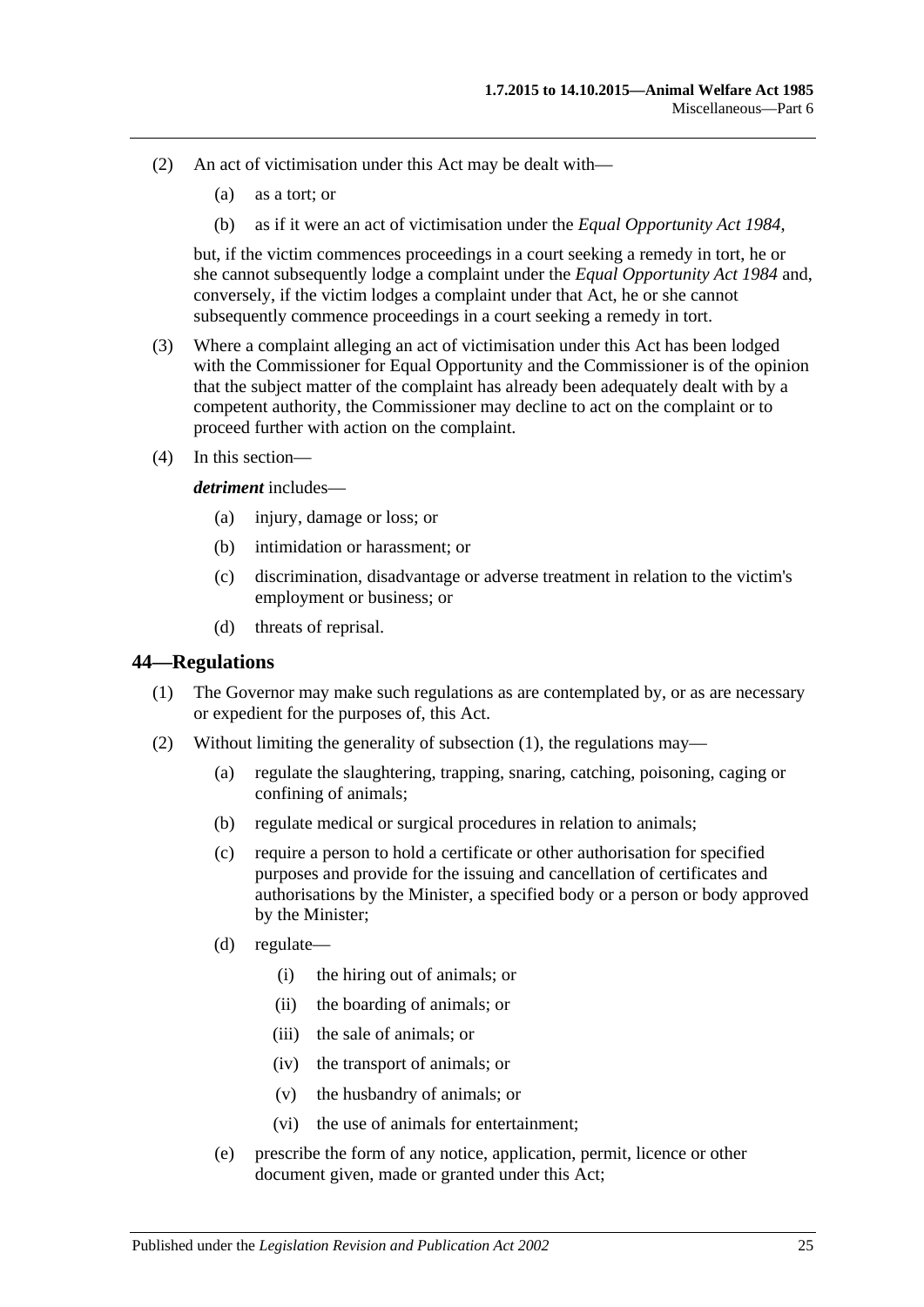- (f) prescribe fees in respect of anything to be done under this Act;
- (g) exempt, conditionally or unconditionally, any person or class of persons or any animal or class of animals from any provision of this Act;
- (h) impose fines, not exceeding \$5 000, for offences against the regulations;
- (i) fix expiation fees, not exceeding \$315, for alleged offences against the regulations.
- (3) The regulations may incorporate (with or without modification) or operate by reference to any code of practice relating to animals as in force at a particular time or as amended from time to time by the authority responsible for its publication.
- (4) A regulation under this Act may be of general or limited application according to—
	- (a) the classes of persons or animals; or
	- (b) the circumstances; or
	- (c) any other specified factor,

to which the regulation is expressed to apply.

- (5) The regulations may leave a matter or thing to be determined, dispensed with, regulated or prohibited according to the discretion of the Minister, either generally or in a particular case or class of cases.
- <span id="page-25-0"></span>(6) The Governor may, by regulation, make additional provisions of a saving or transitional nature consequent on the enactment of the *[Statutes Amendment \(Boards](http://www.legislation.sa.gov.au/index.aspx?action=legref&type=act&legtitle=Statutes%20Amendment%20(Boards%20and%20Committees%E2%80%94Abolition%20and%20Reform)%20Act%202015)  [and Committees—Abolition and Reform\) Act](http://www.legislation.sa.gov.au/index.aspx?action=legref&type=act&legtitle=Statutes%20Amendment%20(Boards%20and%20Committees%E2%80%94Abolition%20and%20Reform)%20Act%202015) 2015*.
- <span id="page-25-1"></span>(7) A provision of a regulation made under [subsection](#page-25-0) (6) may, if the regulation so provides, take effect from the commencement of this subsection or from a later day.
- (8) To the extent to which a provision takes effect under [subsection](#page-25-1) (7) from a day earlier than the day of the regulation's publication in the Gazette, the provision does not operate to the disadvantage of a person by—
	- (a) decreasing the person's rights; or
	- (b) imposing liabilities on the person.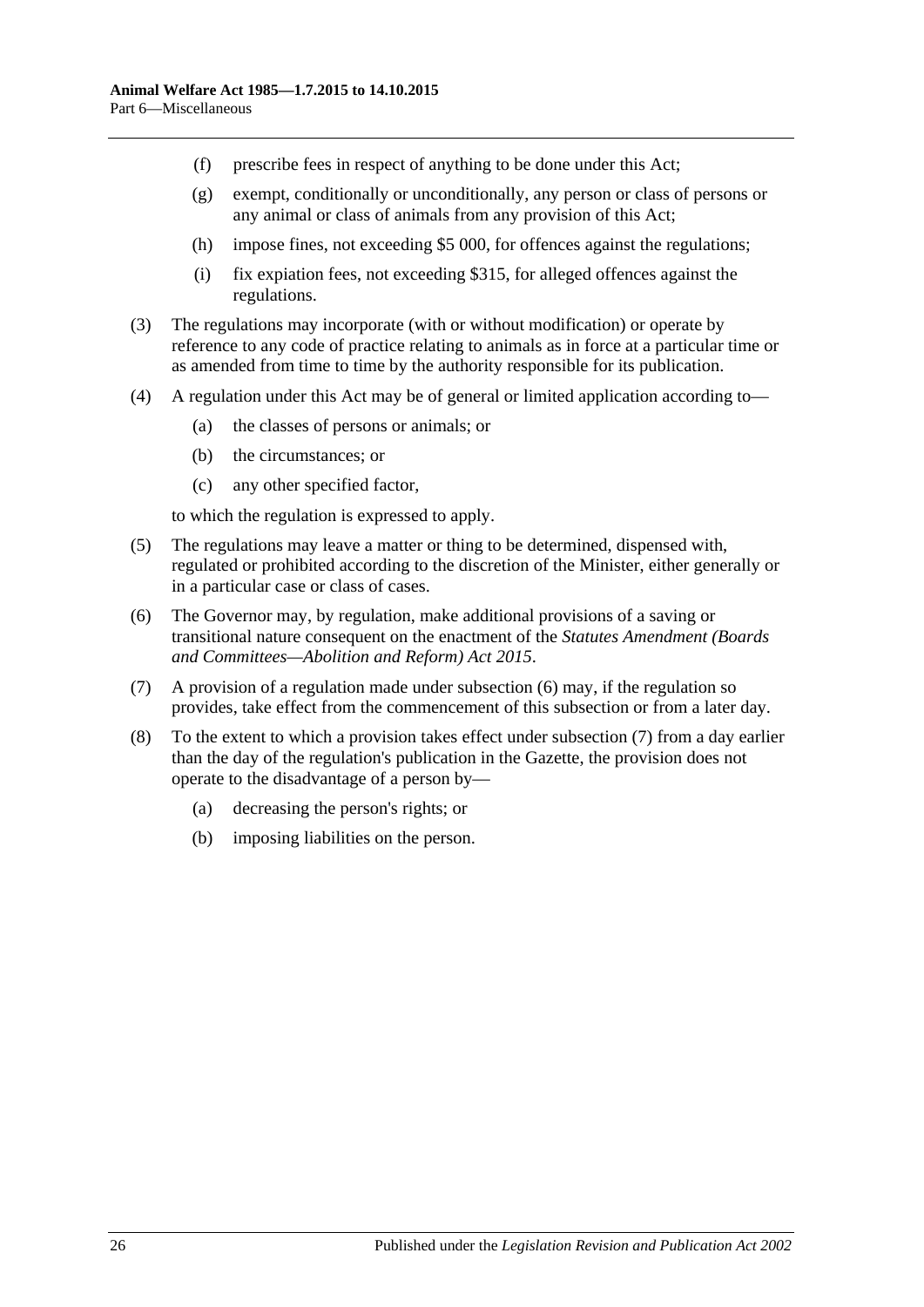# <span id="page-26-0"></span>**Legislative history**

# **Notes**

- Amendments of this version that are uncommenced are not incorporated into the text.
- Please note—References in the legislation to other legislation or instruments or to titles of bodies or offices are not automatically updated as part of the program for the revision and publication of legislation and therefore may be obsolete.
- Earlier versions of this Act (historical versions) are listed at the end of the legislative history.
- For further information relating to the Act and subordinate legislation made under the Act see the Index of South Australian Statutes or www.legislation.sa.gov.au.

# **Formerly**

*Prevention of Cruelty to Animals Act 1985*

# **Legislation repealed by principal Act**

The *Animal Welfare Act 1985* repealed the following:

*Prevention of Cruelty to Animals Act 1936*

# **Principal Act and amendments**

### New entries appear in bold.

| Year | N <sub>0</sub> | Title                                                                                 | Assent     | Commencement                                                     |
|------|----------------|---------------------------------------------------------------------------------------|------------|------------------------------------------------------------------|
| 1985 | 106            | Prevention of Cruelty to Animals<br>Act 1985                                          | 7.11.1985  | 1.8.1986 (Gazette 24.7.1986 p322)                                |
| 1994 | 48             | Meat Hygiene Act 1994                                                                 | 9.6.1994   | 1.12.1994 (Gazette 1.12.1994 p1868)                              |
| 1999 | 85             | <b>Prevention of Cruelty to Animals</b><br>(Miscellaneous) Amendment Act 1999         | 2.12.1999  | 1.2.2000 (Gazette 27.1.2000 p502)                                |
| 2004 | 20             | Primary Produce (Food Safety<br>Schemes) Act 2004                                     | 1.7.2004   | Sch 1 (cl 2)-1.7.2006 (Gazette 8.6.2006<br>p1600                 |
| 2008 | 21             | Prevention of Cruelty to Animals<br>(Animal Welfare) Amendment Act<br>2008            | 26.6.2008  | 4.10.2008 (Gazette 18.9.2008 p4503)                              |
| 2009 | 84             | <b>Statutes Amendment (Public Sector</b><br>Consequential Amendments) Act 2009        | 10.12.2009 | Pt 15 (ss 29 & 30)-1.2.2010 (Gazette<br>28.1.2010 p320)          |
| 2011 | 36             | <b>Statutes Amendment (Directors'</b><br>Liability) Act 2011                          | 22.9.2011  | Pt 4 (s 6)-1.1.2012 (Gazette 15.12.2011<br>p4988)                |
| 2013 | 16             | <b>Statutes Amendment (Directors'</b><br>Liability) Act 2013                          | 23.5.2013  | Pt 4 (s 7)-17.6.2013 (Gazette 6.6.2013<br>p2498)                 |
| 2015 | -8             | <b>Statutes Amendment (Boards and</b><br>Committees-Abolition and Reform)<br>Act 2015 | 18.6.2015  | Pt 3 (ss $14-24$ )-1.7.2015 ( <i>Gazette</i><br>25.6.2015 p3076) |
| 2015 | 21             | Animal Welfare (Live Baiting)<br>Amendment Act 2015                                   | 17.9.2015  | uncommenced                                                      |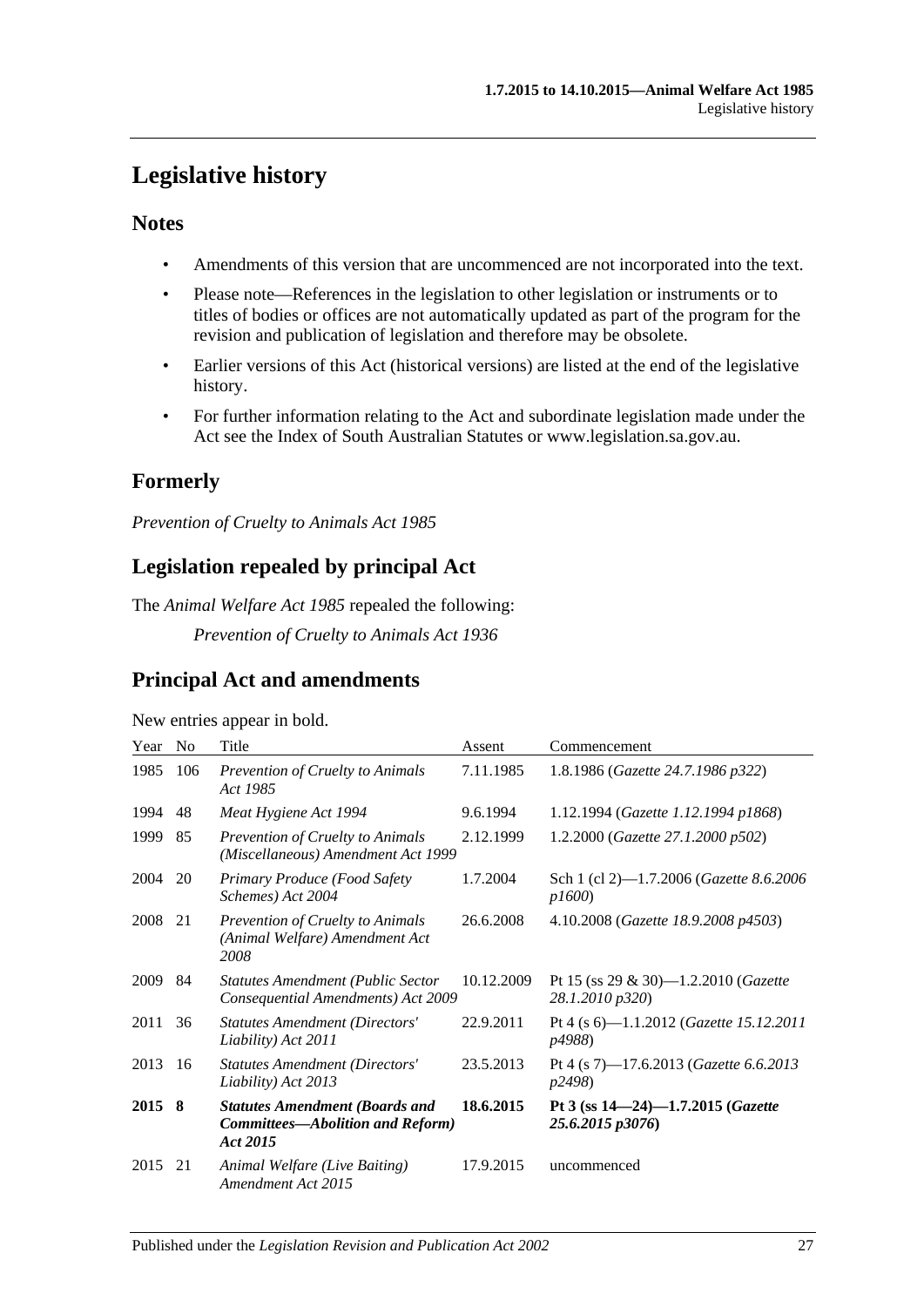# **Provisions amended**

New entries appear in bold.

Entries that relate to provisions that have been deleted appear in italics.

| Provision                  | How varied                                        | Commencement |
|----------------------------|---------------------------------------------------|--------------|
| Long title                 | amended by 85/1999 s 18 (Sch)                     | 1.2.2000     |
|                            | amended by 21/2008 s 4                            | 4.10.2008    |
| Pt1                        |                                                   |              |
| s <sub>1</sub>             | amended by 21/2008 s 5                            | 4.10.2008    |
| s <sub>2</sub>             | deleted by 85/1999 s 18 (Sch)                     | 1.2.2000     |
| s <sub>3</sub>             |                                                   |              |
| animal ethics<br>committee | inserted by 8/2015 s 14                           | 1.7.2015     |
| animal welfare<br>notice   | inserted by $21/2008$ s $6(1)$                    | 4.10.2008    |
| animal welfare<br>order    | inserted by $21/2008$ s $6(1)$                    | 4.10.2008    |
|                            | the Chief Inspector deleted by $85/1999 s 3(a)$   | 1.2.2000     |
| the Code                   | inserted by $85/1999$ s 3(a)                      | 1.2.2000     |
|                            | amended by $21/2008$ s $6(2)$                     | 4.10.2008    |
| electrical device          | inserted by $21/2008$ s $6(3)$                    | 4.10.2008    |
|                            | electroimmobiliser inserted by $21/2008$ s $6(3)$ | 4.10.2008    |
| harm                       | inserted by $21/2008$ s $6(3)$                    | 4.10.2008    |
| inspector                  | (b) deleted by $85/1999$ s $3(b)$                 | 1.2.2000     |
|                            | amended by $21/2008$ s $6(4)$                     | 4.10.2008    |
| organised animal<br>fight  | inserted by $21/2008$ s $6(5)$                    | 4.10.2008    |
| pain                       | deleted by $21/2008 s 6(6)$                       | 4.10.2008    |
| rodeo                      | inserted by $21/2008$ s $6(7)$                    | 4.10.2008    |
| rodeo event                | inserted by $21/2008$ s $6(7)$                    | 4.10.2008    |
| serious harm               | inserted by $21/2008$ s $6(7)$                    | 4.10.2008    |
| the Society                | amended by 21/2008 s 6(8)                         | 4.10.2008    |
| vehicle                    | substituted by $21/2008$ s $6(9)$                 | 4.10.2008    |
|                            | veterinary surgeon amended by 85/1999 s 18 (Sch)  | 1.2.2000     |
|                            | amended by 21/2008 s 6(10)                        | 4.10.2008    |
| s <sub>4</sub>             | deleted by 85/1999 s 18 (Sch)                     | 1.2.2000     |
| Pt 2                       |                                                   |              |
| s <sub>6</sub>             |                                                   |              |
| s(6(1))                    | substituted by 85/1999 s 18 (Sch)                 | 1.2.2000     |
| s(6(2))                    | substituted by 85/1999 s 18 (Sch)                 | 1.2.2000     |
|                            | amended by $21/2008$ s $7(1)$ , (2)               | 4.10.2008    |
|                            | amended by $8/2015$ s $15(1)$ —(3)                | 1.7.2015     |
| s(6(3))                    | amended by 85/1999 s 18 (Sch)                     | 1.2.2000     |
|                            | amended by 8/2015 s 15(4)                         | 1.7.2015     |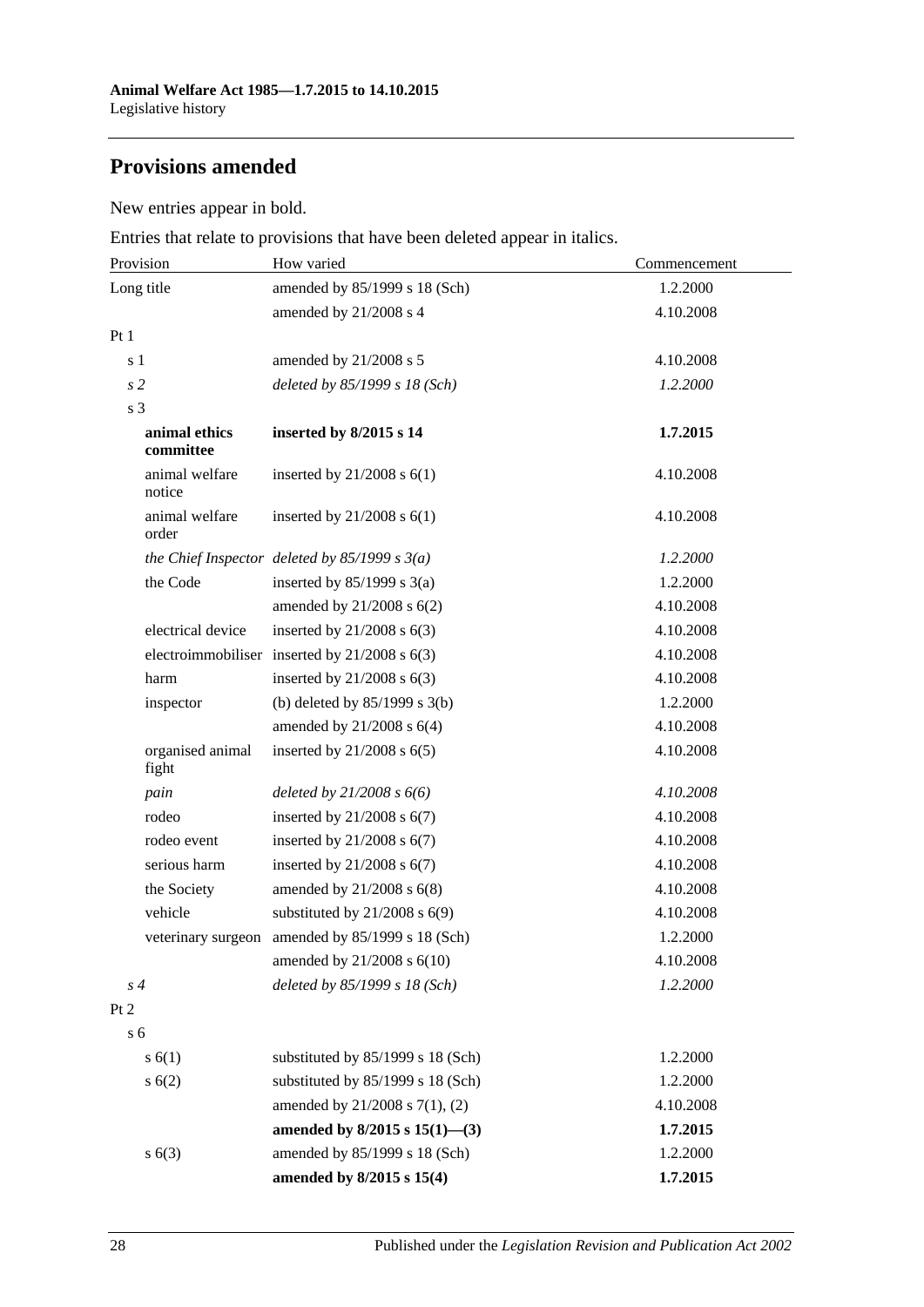| s 6(4)                                 | substituted by 85/1999 s 18 (Sch)                                      | 1.2.2000  |
|----------------------------------------|------------------------------------------------------------------------|-----------|
|                                        | amended by 8/2015 s 15(5)                                              | 1.7.2015  |
| s(5)                                   | amended by 85/1999 s 18 (Sch)                                          | 1.2.2000  |
|                                        | amended by 8/2015 s 15(6)                                              | 1.7.2015  |
| s 7                                    |                                                                        |           |
| s(7(1)                                 | amended by 85/1999 s 18 (Sch)                                          | 1.2.2000  |
|                                        | amended by 8/2015 s 16                                                 | 1.7.2015  |
| $s7(2)$ and (3)                        | amended by 8/2015 s 16                                                 | 1.7.2015  |
| $s \, 7(4)$                            | amended by 85/1999 s 18 (Sch)                                          | 1.2.2000  |
| s <sub>8</sub>                         | amended by 85/1999 s 18 (Sch)                                          | 1.2.2000  |
|                                        | amended by 8/2015 s 17                                                 | 1.7.2015  |
| s 9                                    |                                                                        |           |
| $s \, 9(1)$                            | substituted by 85/1999 s 18 (Sch)                                      | 1.2.2000  |
| $s \, 9(2)$                            | deleted by 85/1999 s 18 (Sch)                                          | 1.2.2000  |
| $s \, 9(5)$                            | amended by 85/1999 s 18 (Sch)                                          | 1.2.2000  |
| $s \, 9(6)$                            | substituted by 85/1999 s 18 (Sch)                                      | 1.2.2000  |
| s 9A                                   | inserted by 84/2009 s 29                                               | 1.2.2010  |
| s 11                                   |                                                                        |           |
| s 11(1)                                | amended by 85/1999 s 18 (Sch)                                          | 1.2.2000  |
| s 11(2)                                | substituted by 85/1999 s 18 (Sch)                                      | 1.2.2000  |
|                                        | amended by 8/2015 s 18                                                 | 1.7.2015  |
| s 12                                   | amended by 85/1999 s 4                                                 | 1.2.2000  |
| Pt 3 before substitution<br>by 21/2008 |                                                                        |           |
| s <sub>13</sub>                        |                                                                        |           |
| $s$ 13(1)                              | substituted by $85/1999 s 18$ (Sch)                                    | 1.2.2000  |
| $s\,13(2)$                             | amended by 85/1999 s 5                                                 | 1.2.2000  |
| s 13(2)                                | $(i)$ — $(l)$ deleted by 85/1999 s 5                                   | 1.2.2000  |
| ss 14 and 15                           | amended by 85/1999 s 18 (Sch)                                          | 1.2.2000  |
| Pt 3                                   | substituted by 21/2008 s 8                                             | 4.10.2008 |
| s 15A                                  | s 33 amended by 85/1999 s 18 (Sch)                                     | 1.2.2000  |
|                                        | s 33 amended and redesignated as s 15A by<br>$21/2008$ s $13(1)$ , (2) | 4.10.2008 |
| Pt 4                                   |                                                                        |           |
| s 16                                   |                                                                        |           |
| s 16(1)                                | amended by 85/1999 s 18 (Sch)                                          | 1.2.2000  |
| s 17                                   |                                                                        |           |
| s 17(2)                                | amended by 85/1999 s 6                                                 | 1.2.2000  |
| s 18                                   |                                                                        |           |
| s 18(1)                                | amended by 85/1999 s 18 (Sch)                                          | 1.2.2000  |
| s 18(2)                                | amended by 85/1999 ss 7, 18 (Sch)                                      | 1.2.2000  |
| s 19                                   |                                                                        |           |
| s 19(1)                                | amended by 85/1999 s 18 (Sch)                                          | 1.2.2000  |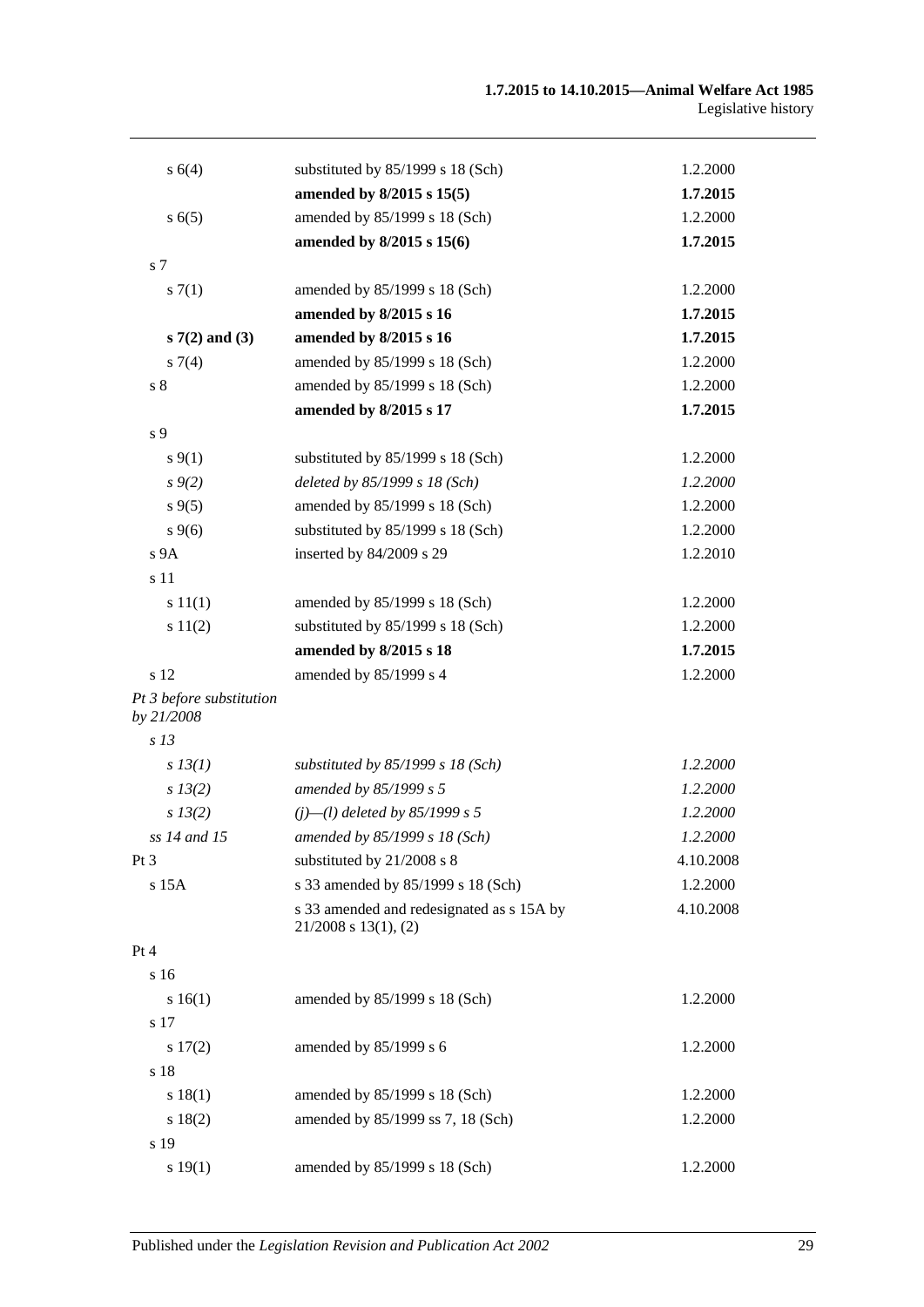#### **Animal Welfare Act 1985—1.7.2015 to 14.10.2015** Legislative history

| 19(2)                                     | amended by 21/2008 s 9                                  | 4.10.2008 |
|-------------------------------------------|---------------------------------------------------------|-----------|
| s 19(4)                                   | inserted by 85/1999 s 8                                 | 1.2.2000  |
| s 20                                      |                                                         |           |
|                                           | s $20(1)$ , (3) and (4) amended by $85/1999$ s 18 (Sch) | 1.2.2000  |
| s 23                                      |                                                         |           |
| $s\,23(1)$                                | deleted by $8/2015 s 19(1)$                             | 1.7.2015  |
| $s\,23(2)$                                | amended by 85/1999 s 18 (Sch)                           | 1.2.2000  |
| $s\,23(3)$                                | amended by 85/1999 ss 9, 18 (Sch)                       | 1.2.2000  |
|                                           | amended by 21/2008 s 10                                 | 4.10.2008 |
|                                           | amended by 8/2015 s 19(2)                               | 1.7.2015  |
| $s\,23(4)$                                | amended by 8/2015 s 19(2)                               | 1.7.2015  |
| $s\,23(5)$                                | amended by 85/1999 s 18 (Sch)                           | 1.2.2000  |
|                                           | amended by 8/2015 s 19(2)                               | 1.7.2015  |
| $s\,23(6)$                                | amended by 85/1999 s 18 (Sch)                           | 1.2.2000  |
|                                           | substituted by $8/2015$ s $19(3)$                       | 1.7.2015  |
| $s\,23(7)$                                | amended by 85/1999 s 18 (Sch)                           | 1.2.2000  |
|                                           | deleted by $8/2015 s 19(3)$                             | 1.7.2015  |
| s 23A                                     | inserted by 8/2015 s 20                                 | 1.7.2015  |
| s 24                                      |                                                         |           |
| $s\,24(1)$                                | amended by 85/1999 s 18 (Sch)                           | 1.2.2000  |
|                                           | substituted by 8/2015 s 21                              | 1.7.2015  |
| $s\,24(1a)$                               | inserted by 8/2015 s 21                                 | 1.7.2015  |
| $s\,24(4)$                                | amended by 85/1999 ss 10, 18 (Sch)                      | 1.2.2000  |
| s 25                                      |                                                         |           |
| $s \, 25(1)$                              | amended by $85/1999$ s $11(a)$ , (b)                    | 1.2.2000  |
|                                           | amended by 8/2015 s 22                                  | 1.7.2015  |
| $s \, 25(1a)$                             | inserted by $85/1999$ s $11(c)$                         | 1.2.2000  |
| s 25(2)                                   | amended by $85/1999$ s $11(d)$                          | 1.2.2000  |
| $s\,25(3)$                                | amended by 85/1999 ss 11(e), 18 (Sch)                   | 1.2.2000  |
| $s \; 25(4)$                              | inserted by $85/1999$ s $11(f)$                         | 1.2.2000  |
| s 26                                      |                                                         |           |
| $s \; 26(1)$ and (3)                      | amended by 85/1999 s 18 (Sch)                           | 1.2.2000  |
| s 27                                      |                                                         |           |
|                                           | s $27(1)$ , (4) and (5) amended by $85/1999$ s 18 (Sch) | 1.2.2000  |
| Pt 5                                      |                                                         |           |
| heading                                   | substituted by 21/2008 s 11                             | 4.10.2008 |
| Pt 5 Div 1                                |                                                         |           |
| heading                                   | inserted by 21/2008 s 11                                | 4.10.2008 |
| s 28 before<br>substitution by<br>21/2008 |                                                         |           |
| $s\,28(1)$                                | substituted by $85/1999$ s $12(a)$                      | 1.2.2000  |
| $s\,28(2)$                                | amended by 85/1999 ss 12(b), (c), 18 (Sch)              | 1.2.2000  |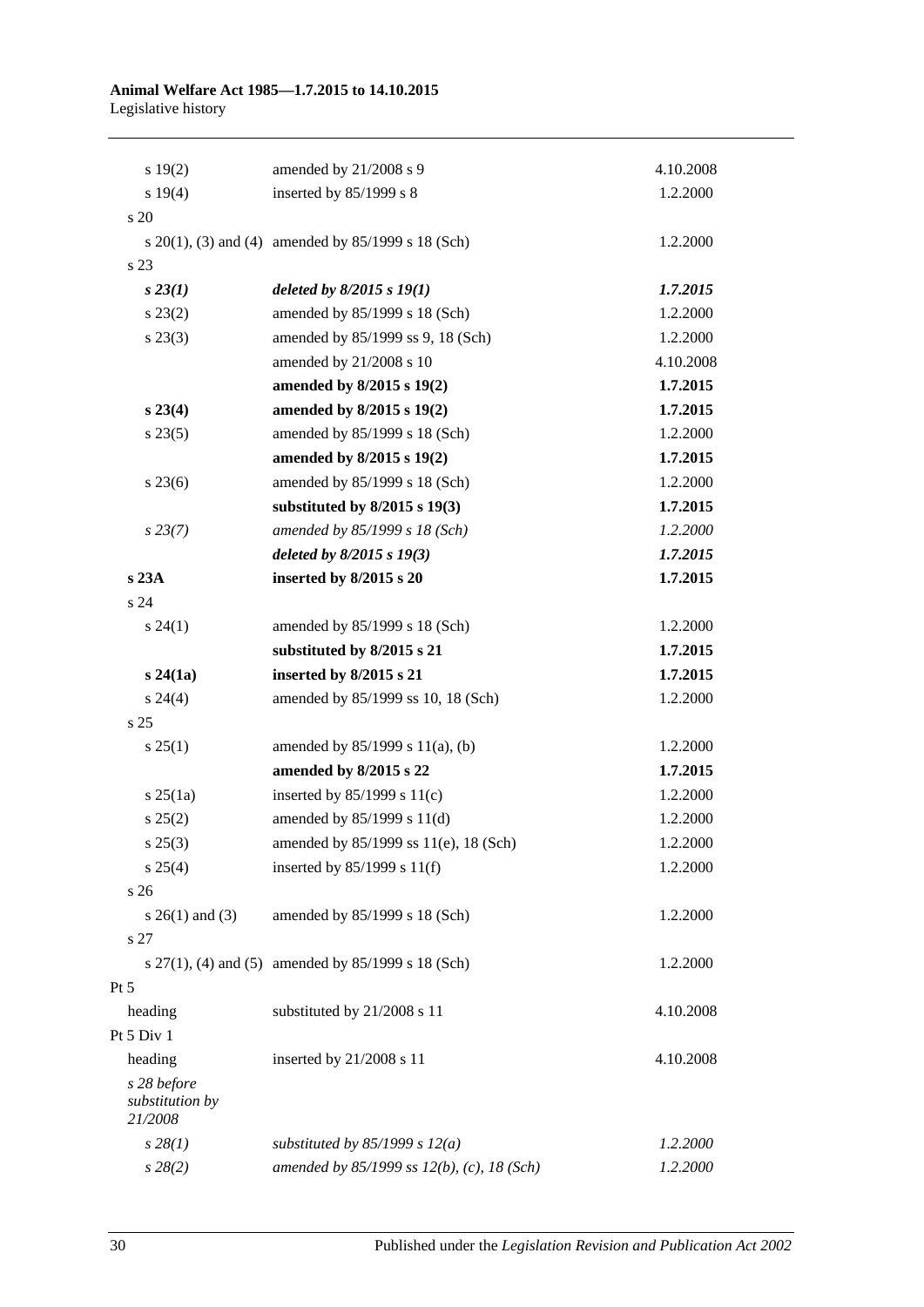| $s\,28(2a)$                               | inserted by $85/1999 s 12(d)$                                                    | 1.2.2000  |
|-------------------------------------------|----------------------------------------------------------------------------------|-----------|
| $s\,28(3)$                                | amended by 85/1999 ss $12(e)$ , 18 (Sch)                                         | 1.2.2000  |
| s 29 before<br>substitution by<br>21/2008 |                                                                                  |           |
| $s\,29(1)$                                | amended by 48/1994 Sch 2 cl 2                                                    | 1.12.1994 |
|                                           | amended by 20/2004 Sch 1 cl 2                                                    | 1.7.2006  |
| $s\,29(2)$                                | amended by $85/1999$ ss $13(a)$ , (b), 18 (Sch)                                  | 1.2.2000  |
| $s$ 29(3) and (4)                         | amended by 85/1999 s 18 (Sch)                                                    | 1.2.2000  |
| $s\,29(4a)$                               | inserted by $85/1999 s 13(c)$                                                    | 1.2.2000  |
| $s\,29(5)$                                | amended by 85/1999 s $13(d)$ —(h)                                                | 1.2.2000  |
|                                           | s 29(7), (8) and (10) amended by 85/1999 s 18 (Sch)                              | 1.2.2000  |
| ss 28 and 29                              | substituted by 21/2008 s 12                                                      | 4.10.2008 |
| s 30 before<br>substitution by<br>21/2008 |                                                                                  |           |
| $s \, 30(2)$ and (3)                      | amended by 85/1999 s 18 (Sch)                                                    | 1.2.2000  |
| s 30A before deletion<br>by 21/2008       | inserted by 85/1999 s 14                                                         | 1.2.2000  |
| s 31 before<br>substitution by<br>21/2008 | amended by 85/1999 s 18 (Sch)                                                    | 1.2.2000  |
| Pt 5 Div 2                                | inserted by 21/2008 s 12                                                         | 4.10.2008 |
| Pt 5 Div 3                                | inserted by 21/2008 s 12                                                         | 4.10.2008 |
| s 32 before deletion by<br>84/2009        |                                                                                  |           |
| $s \, 32(1)$ and (2)                      | amended by 85/1999 s 18 (Sch)                                                    | 1.2.2000  |
| s <sub>32</sub>                           | deleted by 84/2009 s 30                                                          | 1.2.2010  |
| s <sub>32A</sub>                          |                                                                                  |           |
| $s \, 32A(1)$                             | s 36(1) substituted by 85/1999 s 16                                              | 1.2.2000  |
|                                           | s 36(1) amended and redesignated as s 32A(1) by<br>$21/2008$ s $17(1)$ —(5), (8) | 4.10.2008 |
| $s \, 32A(2)$                             | s 36(2) amended by 85/1999 s 18 (Sch)                                            | 1.2.2000  |
|                                           | s 36(2) amended and redesignated as s 32A(2) by<br>$21/2008$ s $17(6)$ , $(8)$   | 4.10.2008 |
| $s \, 32A(3)$                             | inserted by 21/2008 s 17(7)                                                      | 4.10.2008 |
| Pt $6$                                    |                                                                                  |           |
| s 33—see s 15A                            |                                                                                  |           |
| s 33                                      | inserted by 21/2008 s 14                                                         | 4.10.2008 |
| s 34                                      |                                                                                  |           |
| $s \, 34(1)$                              | amended by 85/1999 s 18 (Sch)                                                    | 1.2.2000  |
|                                           | amended by 21/2008 s 15(1)                                                       | 4.10.2008 |
| $s \; 34(2)$                              | amended by $85/1999$ s $15(a)$                                                   | 1.2.2000  |
| $s \; 34(3)$                              | amended by 85/1999 s 18 (Sch)                                                    | 1.2.2000  |
| $s \; 34(4)$                              | inserted by 85/1999 s 15(b)                                                      | 1.2.2000  |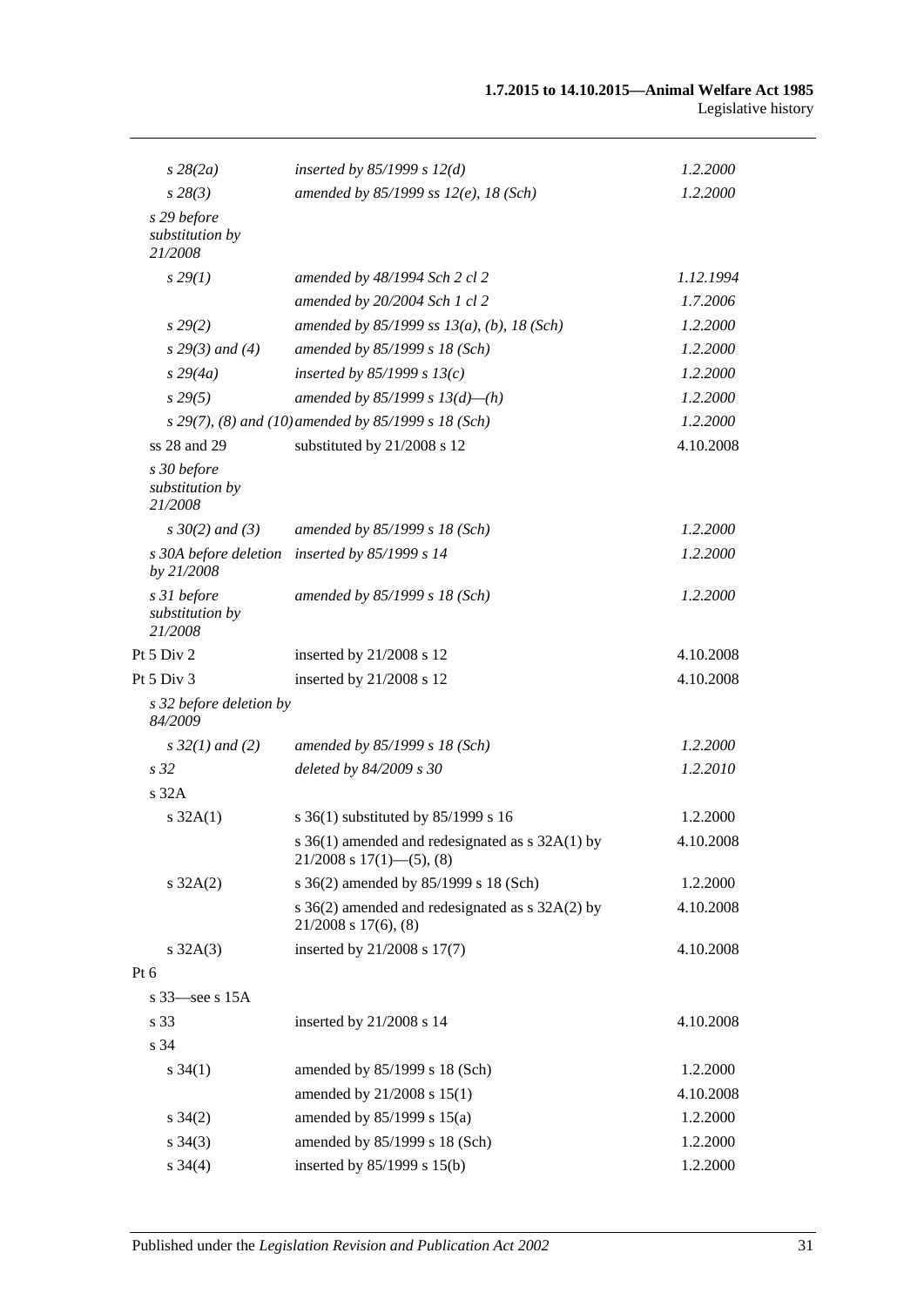#### **Animal Welfare Act 1985—1.7.2015 to 14.10.2015** Legislative history

|                                           | amended by 21/2008 s 15(2)        | 4.10.2008 |
|-------------------------------------------|-----------------------------------|-----------|
| ss 34A and 34B                            | inserted by 21/2008 s 16          | 4.10.2008 |
| s 36—see s 32A                            |                                   |           |
| s 38                                      | amended by 85/1999 s 18 (Sch)     | 1.2.2000  |
|                                           | substituted by 36/2011 s 6        | 1.1.2012  |
| $s \ 38(2)$                               | amended by $16/2013$ s $7(1)$     | 17.6.2013 |
| $s \ 38(3)$                               | (c) deleted by $16/2013$ s $7(2)$ | 17.6.2013 |
| $s \ 38(3a)$                              | inserted by $16/2013$ s $7(3)$    | 17.6.2013 |
| s 39                                      |                                   |           |
| s $39(1)$ and (2)                         | amended by 85/1999 s 18 (Sch)     | 1.2.2000  |
| s 40 before<br>substitution by<br>21/2008 |                                   |           |
| $s\,40(1)$ and (2)                        | amended by 85/1999 s 18 (Sch)     | 1.2.2000  |
| s 40                                      | substituted by 21/2008 s 18       | 4.10.2008 |
| s41                                       | deleted by $85/1999 s 18$ (Sch)   | 1.2.2000  |
| s <sub>42</sub>                           | amended by 85/1999 s 18 (Sch)     | 1.2.2000  |
|                                           | substituted by 21/2008 s 19       | 4.10.2008 |
| s 42A                                     | inserted by 85/1999 s 17          | 1.2.2000  |
| ss 43A and 43B                            | inserted by 21/2008 s 20          | 4.10.2008 |
| s <sub>44</sub>                           |                                   |           |
| $s\,44(2)$                                | amended by 85/1999 s 18 (Sch)     | 1.2.2000  |
|                                           | amended by 21/2008 s 21(1), (2)   | 4.10.2008 |
| $s\,44(5)$                                | inserted by 21/2008 s 21(3)       | 4.10.2008 |
| $s\,44(6)$ - (8)                          | inserted by $8/2015$ s 23         | 1.7.2015  |
|                                           |                                   |           |

# **Transitional etc provisions associated with Act or amendments**

# *Statutes Amendment (Boards and Committees—Abolition and Reform) Act 2015*

# **24—Transitional provisions**

(1) In this section—

*principal Act* means the *[Animal Welfare Act](http://www.legislation.sa.gov.au/index.aspx?action=legref&type=act&legtitle=Animal%20Welfare%20Act%201985) 1985*;

*relevant date* means the day on which section 19(1) of this Act comes into operation.

(2) Despite section 19(1) of this Act, an animal ethics committee established by the Minister under section 23 of the principal Act and in existence immediately before the relevant date continues as an animal ethics committee for the purposes of the principal Act until a date determined by the Minister (and the provisions of Part 4 Division 2 of the principal Act as in force immediately before the relevant date will continue to apply in relation to the committee).

# **Historical versions**

Reprint No 1—1.12.1994 Reprint No 2—1.2.2000